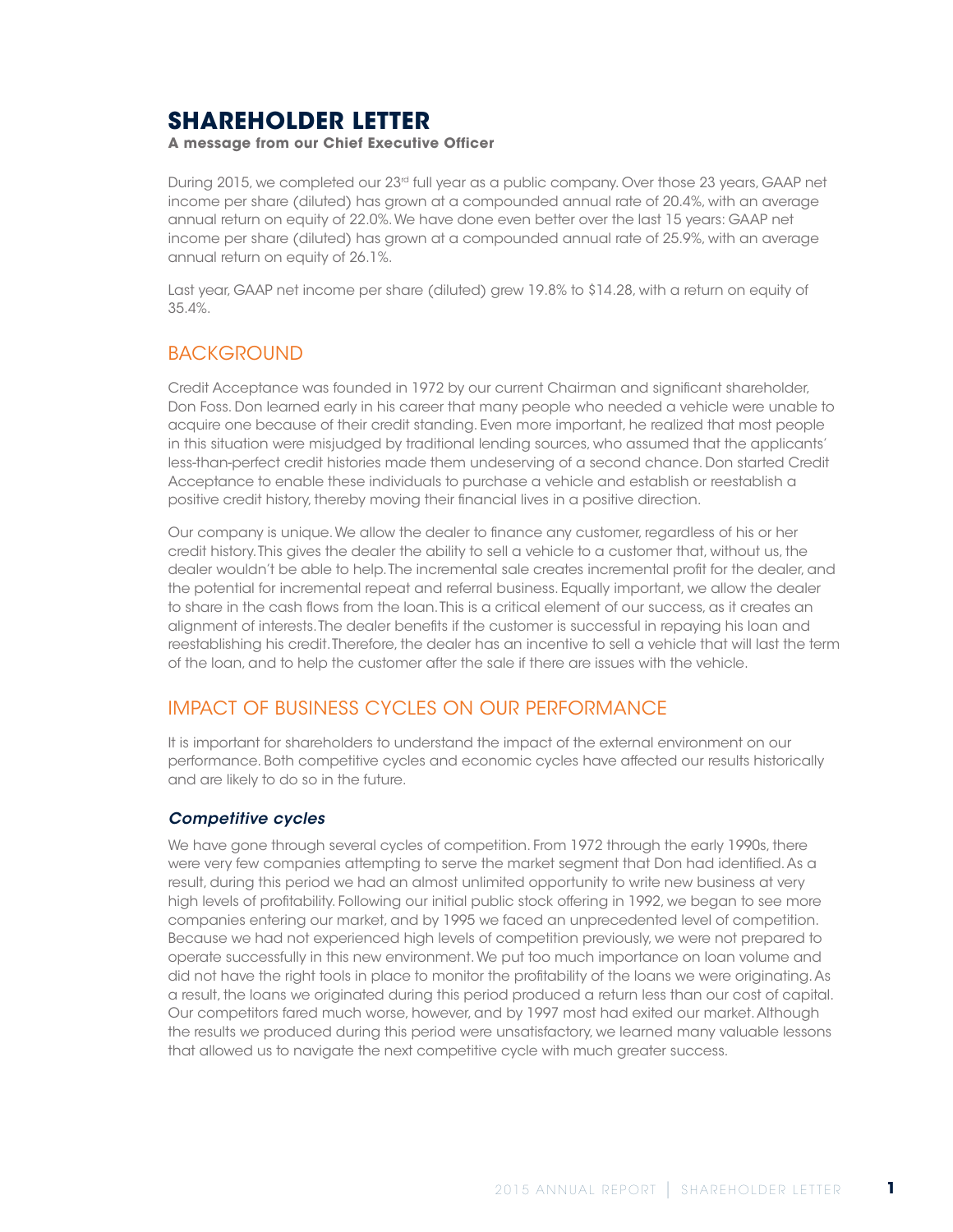That next cycle began in 2003. The environment became increasingly difficult as it became easier for competitors to obtain capital. The cycle came to a halt toward the end of 2007, when capital markets tightened.

In contrast to the unsatisfactory results we delivered during the first cycle, we produced very good ones during the 2003–2007 cycle. We had improved many important aspects of our business between the first and second cycles, including our ability to predict loan performance, deploy riskadjusted pricing, monitor loan performance and execute key functions consistently. In addition, we gave a high priority to ensuring that we originated new loans with a large margin of safety, so that even if the loans did not perform as we expected, they would still very likely produce acceptable financial results.

As a result of the increasingly difficult competitive environment, and our reluctance to increase the money we advanced to dealers for the loans (since larger advances would have diminished our margin of safety), volume per dealer declined 41.7% from 2003 to 2007. In order to grow, we focused on increasing the number of active dealers. This strategy was successful—the number of active dealers in 2007 was triple the number in 2003, and GAAP net income per share (diluted) more than tripled, to \$1.76 in 2007 from \$0.57 in 2003.

When the cycle ended in late 2007, we were able to decrease the advance and write a significant volume of new loans at very high levels of per loan profitability. Although capital constraints did not allow us to write as much business in 2008–2009 as we would have liked, the improvements in per loan profitability allowed us to significantly improve our financial results in both of those years.

Starting in late 2009, we were able to complete a number of financing transactions that put us in position to increase unit volumes by 23.2% in 2010 and 30.2% in 2011, with per loan profitability near the high end of the historical range. This period of limited competition allowed us to produce very strong financial results—GAAP net income per share (diluted) grew to \$7.07 in 2011 from \$1.76 in 2007.

With interest rates low and capital widely available, we began to see competition return to the market in 2011. While unit volume growth remained strong in 2011, a pattern familiar from earlier cycles began to emerge. Competitors were willing to accept low returns on capital and operate with little margin of safety. As a result, our volume per dealer again began to decline. As we had done in the prior cycle, we focused on growing the number of active dealers. But we also recognized that this strategy would be more difficult than it had been in the previous cycle, since the number of active dealers had grown significantly since then. At the start of the previous cycle, in 2003, we had had only 950 active dealers. By 2011, the number had grown to 3,998. We knew that expanding the dealer base rapidly would be beyond our capability unless we significantly increased the size of our field sales team.

Whereas we had been modestly increasing the size of our sales team in each previous year, in 2011 we significantly accelerated this effort, increasing the number of field representatives to 225 in 2013 from 133 in 2011. We found it difficult to maintain productivity while rapidly increasing the size of our sales team, however. As a result, unit volume per sales representative fell 32.9% during 2012–2013. It was also difficult to hire the right people and so we experienced higher than normal levels of turnover. In 2013, we stopped expanding the sales team and began to focus on improving its quality. To reduce turnover, we improved our hiring and training processes and adjusted our compensation plans. The changes had the desired impact, and unit volume per sales representative improved, by 9.2% in 2014 and 27.1% in 2015.

Although this current competitive cycle has not yet ended, so far our strategy has again produced impressive results. While volume per dealer declined 26.1% from 2011 to 2015, the number of active dealers grew 126.7%. During this same period, we were able to produce strong returns on capital, maintain a large margin of safety and grow our loan volume by 67.5%. In spite of an increasingly difficult environment, GAAP net income per share (diluted) grew to \$14.28 in 2015 from \$7.07 in 2011.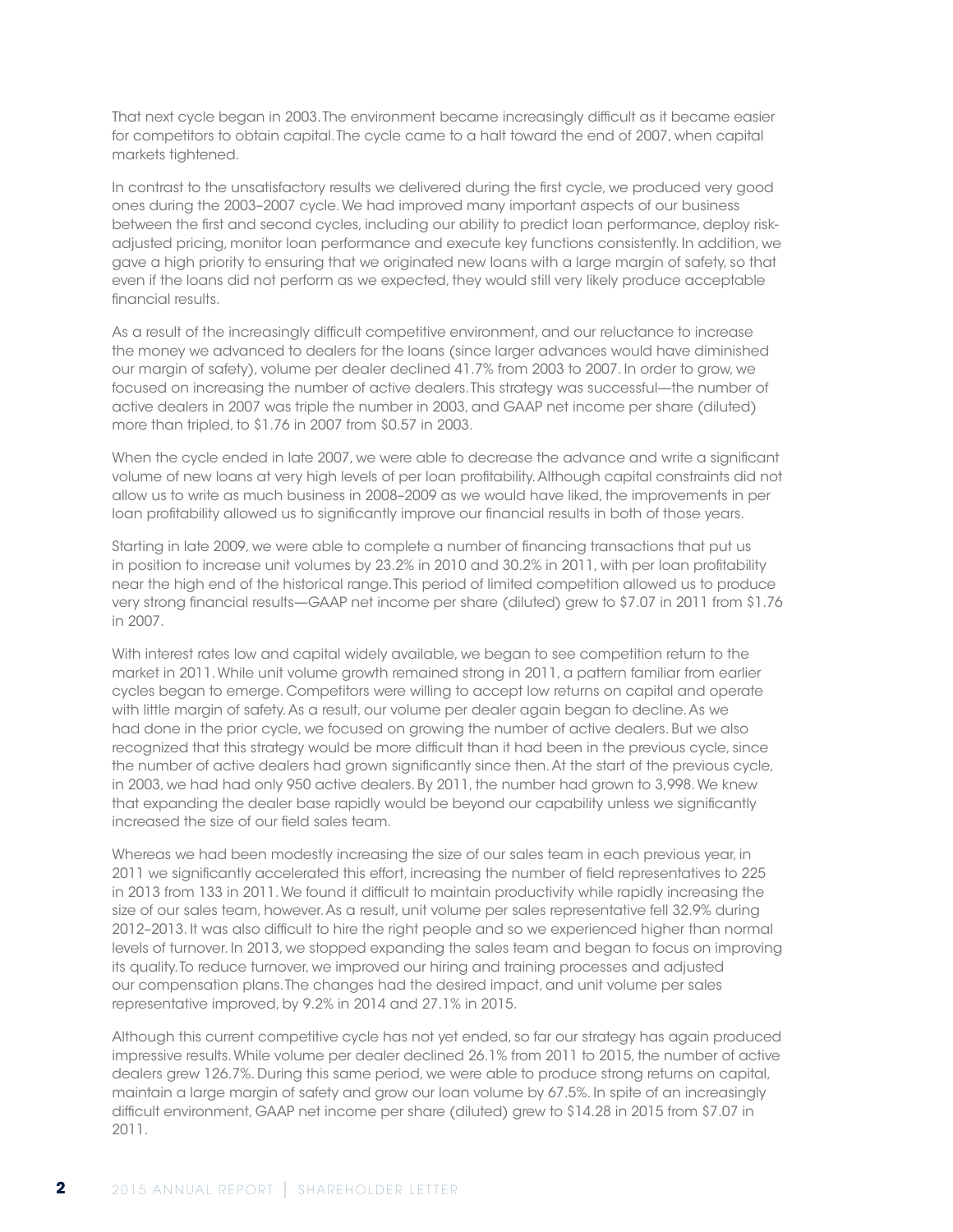In last year's letter, I expressed caution about our near-term prospects as long as capital continues to be available to our industry. While our results this past year exceeded my expectations, as long as the current cycle continues, it will be challenging to grow profits at the same rate we did in 2015. With a larger number of active dealers, it will be increasingly difficult to grow the active dealer count rapidly enough to offset the impact of competition on volume per dealer. Given the history of our market, we don't expect this current cycle to last forever. Until it ends, we will continue to apply the lessons we have learned to navigate this period successfully.

#### *Economic cycles*

Economic cycles affect our business as well. Increases in the unemployment rate put downward pressure on loan performance, and conditions in the capital markets make it more difficult to access the capital we need to fund our business.

From 1972 through 1991, the Company experienced two significant increases in the unemployment rate. The first occurred in 1974–1975 and the second in 1980–1982. However, the information we accumulated during these periods was largely anecdotal, as we did not capture loan performance data during this early stage of the Company's development.

We began to capture loan performance data in 1991 (although we did not have the tools to adequately assess this data until 1997). The period from 1991 through April of 2008 was a time of relatively stable unemployment levels. The only significant increase in unemployment rates occurred in 2001. But that was a year in which we made major changes to our origination systems and loan programs that made it harder for us to draw clear conclusions from what we observed. As a result, prior to the most recent economic downturn, we had only a limited ability to predict the impact of sharply rising unemployment rates on our loan portfolio. One conclusion we did draw (from the limited information we had accumulated for the period 1972 through April 2008) was that our loans would likely perform better than many outside observers would expect. However, that conclusion was far from certain.

The most recent financial crisis began to unfold in 2007. Adding to the challenge was the fact that 2007 was also a period of intense competition within our industry. During 2007, we had to compete for new loan originations with an increasing number of companies that were willing to accept low returns and operate with lenient underwriting standards. Then the economic downturn began. From April 2008 through October 2009, the national unemployment rate increased from 5.0% to 10.0%. This combination of events—intense competition, followed by severe economic deterioration—provided a perfect test of our business model, one that would confirm either our views or the views of skeptics. We believe that our financial results during the financial crisis demonstrate that we passed the test with flying colors. GAAP net income per share (diluted) rose 22.7% in 2008 and 113.9% in 2009.

We did experience deterioration in our loan performance, but it was modest. In contrast, many of our competitors experienced a much greater fall-off in their loan performance and reported poor financial results. Because our competitors generally target low levels of per loan profitability and use debt much more extensively than we do, any adverse change in the economic environment is likely to have a much more damaging impact on their results than on ours. The current economic environment is relatively stable but this state won't last forever. When the next downturn arrives, we believe our results will likely mirror those we produced during the financial crisis. Our existing loan portfolio will likely experience modestly worse performance, but we will have a greater ability to write new loans at high levels of profitability.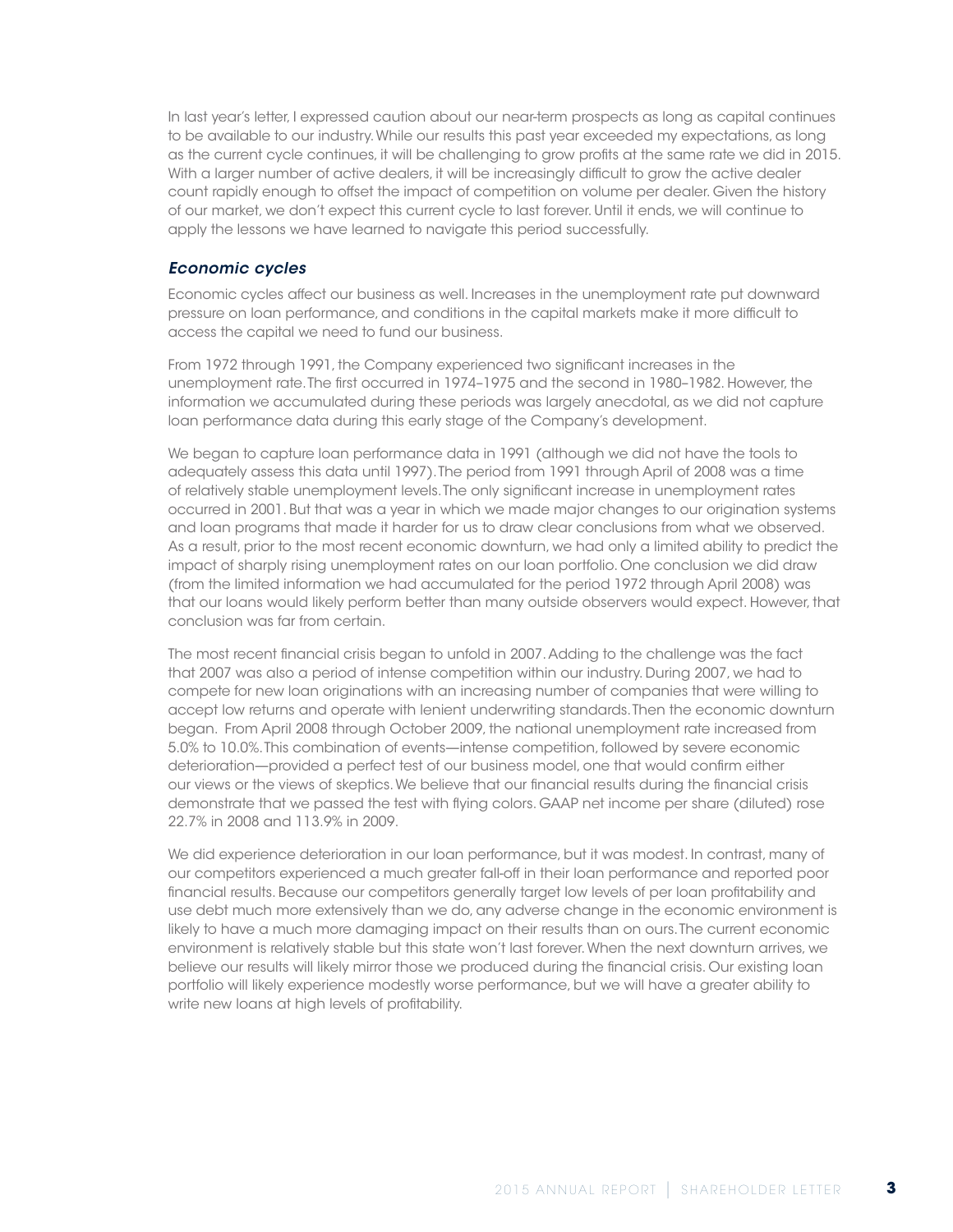#### *Access to capital*

Besides impacting loan performance, the financial crisis made it more difficult to access capital. The tightening of the capital markets began in mid-2007 and continued throughout 2008 and much of 2009. During 2008, we had enough success obtaining capital to be able to originate \$786.4 million in new loans, an increase of 14.1% from 2007.

The capital markets became less accessible as 2008 progressed, however. As a result, we began to slow originations growth through pricing changes which began in March and continued throughout the remainder of 2008. During 2009, we continued to slow originations based on the capital we had available. We originated \$619.4 million of new loans, 21.2% less than in 2008. While we would have preferred a higher level of originations, we did not have access to the new capital we would have required on terms that we found acceptable.

Our access to capital improved at the end of 2009, and since that time capital has been readily available. While easy access to capital will not last forever, we believe we are well positioned should capital become more difficult to obtain. Since 2009, we have taken several steps to improve our position: We have (1) completed four offerings of senior notes, two series of which are currently outstanding and which provide us with \$550.0 million of long-term debt capital; (2) lengthened the terms of our asset-backed financings; (3) increased our revolving credit facilities from \$540.0 million at the end of 2009 to \$960.0 million currently; and (4) lengthened the terms of these facilities so the earliest date they mature is July 2017. We maintain a considerable amount of available borrowing capacity under our revolving credit facilities at all times: As of the date of this letter, we have over \$800.0 million of such unused capacity.

Lengthening the term of our debt facilities, issuing higher-cost long-term debt and keeping available a significant portion of our revolving credit facilities increase our funding costs and reduce short-term profitability. However, these steps greatly improve our ability to fund new loans should capital markets become inaccessible. While we were able to produce outstanding results during the financial crisis, we believe the steps we have taken will allow us to do even better should a similar crisis occur in the future.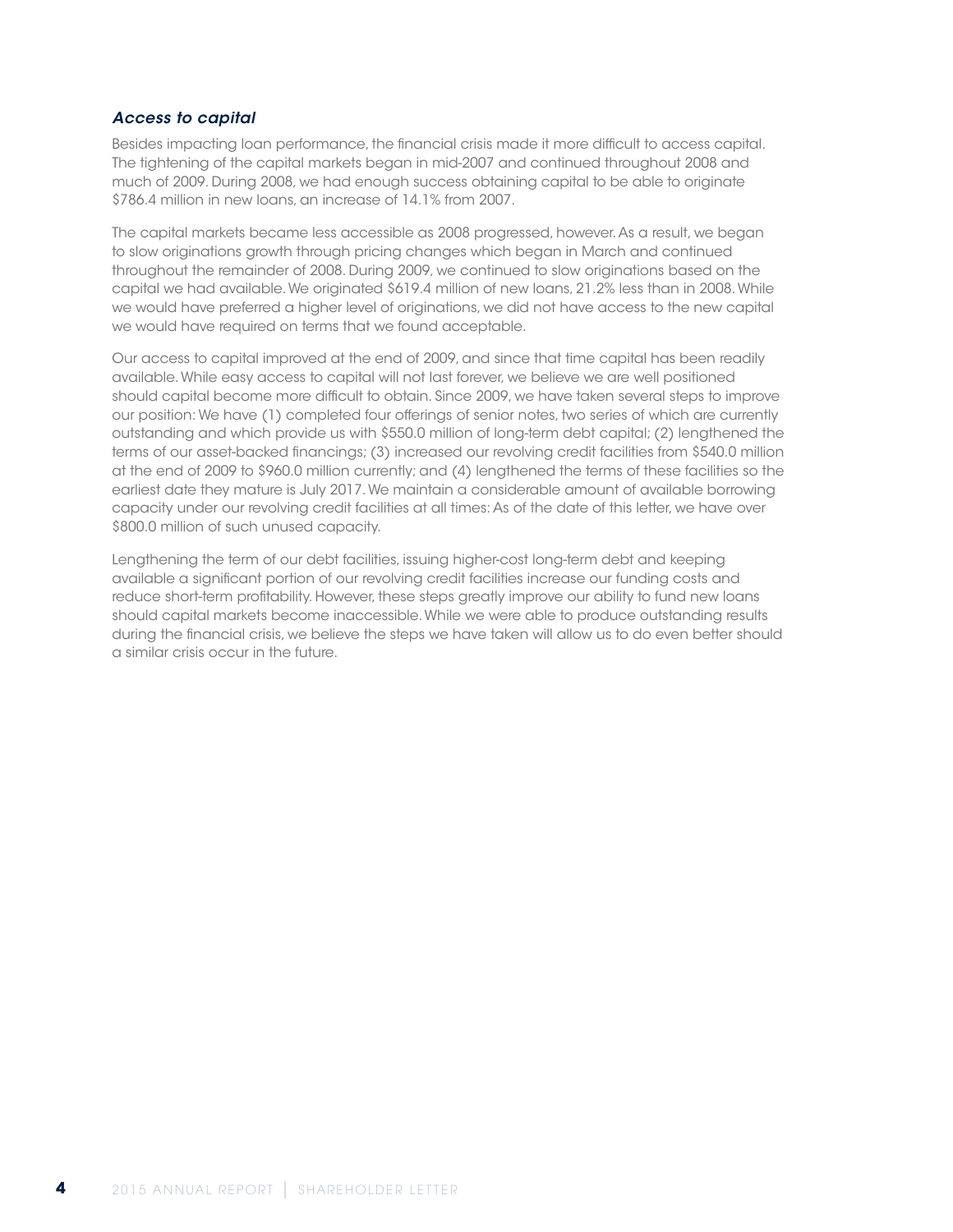### GAAP RESULTS

The table below summarizes our GAAP results for 1992–2015:

|                                       |                    | <b>GAAP</b> net income<br>per share (diluted) | Year-to-year change in GAAP<br>net income per share | Return<br>on equity <sup>1</sup> |
|---------------------------------------|--------------------|-----------------------------------------------|-----------------------------------------------------|----------------------------------|
| 1992                                  | $\mathsf{\hat{S}}$ | 0.20                                          |                                                     | 24.1 %                           |
| 1993                                  | \$                 | 0.29                                          | 45.0%                                               | 25.6 %                           |
| 1994                                  | \$                 | 0.49                                          | 69.0%                                               | 31.5 %                           |
| 1995                                  | \$                 | 0.68                                          | 38.8%                                               | 21.5 %                           |
| 1996                                  | \$                 | 0.89                                          | 30.9%                                               | 18.7 %                           |
| 1997                                  | \$                 | 0.03                                          | $-96.6%$                                            | 0.6%                             |
| 1998                                  | \$                 | 0.53                                          | 1,666.7%                                            | 9.5 %                            |
| 1999                                  | \$                 | (0.27)                                        | $-150.9%$                                           | $-3.9%$                          |
| 2000                                  | \$                 | 0.51                                          |                                                     | 9.1 %                            |
| 2001                                  | \$                 | 0.57                                          | 11.8%                                               | 9.1 %                            |
| 2002                                  | \$                 | 0.69                                          | 21.1%                                               | 10.1 %                           |
| 2003                                  | \$                 | 0.57                                          | $-17.4%$                                            | 7.5 %                            |
| 2004                                  | \$                 | 1.40                                          | 145.6%                                              | 18.4 %                           |
| 2005                                  | \$                 | 1.85                                          | 32.1%                                               | 21.8 %                           |
| 2006                                  | \$                 | 1.66                                          | $-10.3%$                                            | 20.2 %                           |
| 2007                                  | \$                 | 1.76                                          | 6.0%                                                | 23.1 %                           |
| 2008                                  | \$                 | 2.16                                          | 22.7%                                               | 22.2 %                           |
| 2009                                  | \$                 | 4.62                                          | 113.9%                                              | 35.6 %                           |
| 2010                                  | \$                 | 5.67                                          | 22.7%                                               | 34.8 %                           |
| 2011                                  | \$                 | 7.07                                          | 24.7%                                               | 40.0 %                           |
| 2012                                  | \$                 | 8.58                                          | 21.4%                                               | 37.8 %                           |
| 2013                                  | \$                 | 10.54                                         | 22.8%                                               | 38.0 %                           |
| 2014                                  | \$                 | 11.92                                         | 13.1%                                               | 37.0 %                           |
| 2015                                  | \$                 | 14.28                                         | 19.8%                                               | 35.4 %                           |
| Compound annual growth rate 1992-2015 |                    |                                               | 20.4%                                               |                                  |

 Return on equity is defined as GAAP net income for the applicable period divided by average shareholders' equity for such period.

GAAP net income per share (diluted) increased 19.8% in 2015. Since 1992, GAAP net income per share (diluted) has grown at an annual compounded rate of 20.4%.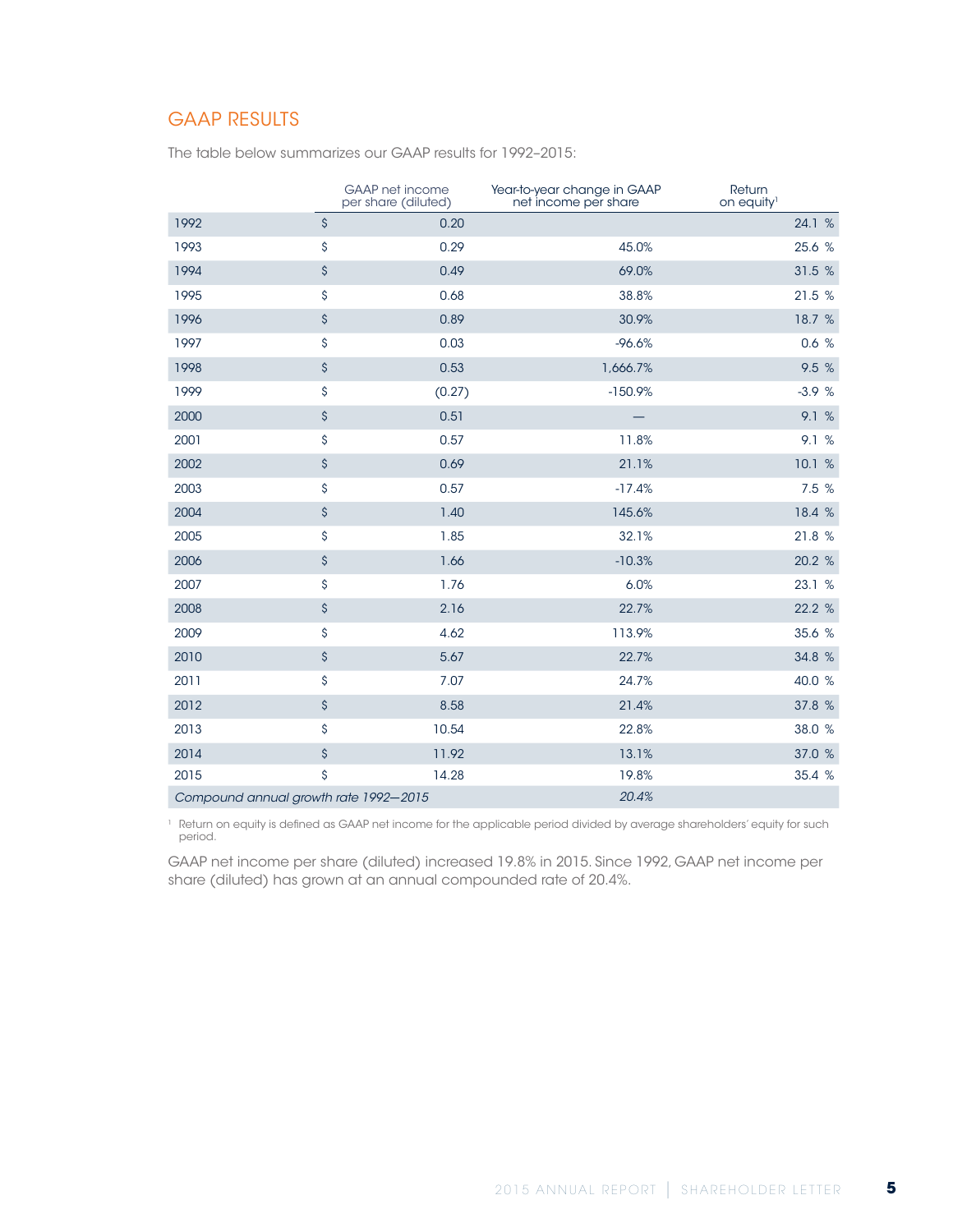### ADJUSTED RESULTS

Our reported financial results include both GAAP and adjusted numbers. Historically, to arrive at the latter, we have adjusted the GAAP results to normalize tax rates, eliminate non-recurring expenses and eliminate discontinued operations. For simplicity, I have excluded these adjustments from prior-year letters. However, there are three other adjustments which I have previously discussed:(1) a floating yield adjustment, (2) a program fee yield adjustment, and (3) a senior notes adjustment. These are explained below:

### *Floating yield adjustment*

The purpose of this adjustment is to modify the calculation of our GAAP-based finance charge revenue so that both favorable and unfavorable changes in expected cash flows from loans receivable are treated consistently. To make the adjustment understandable, we must first explain how GAAP requires us to account for finance charge revenue, which is our primary revenue source.

Credit Acceptance is an indirect lender, which means that the loans are originated by an automobile dealer and immediately assigned to us. We compensate the automobile dealer for the loan through two types of payments. The first payment is made at the time of origination. The remaining compensation is paid over time based on the performance of the loan. The amount we pay at the time of origination is called an advance; the portion paid over time is called dealer holdback.

The finance charge revenue we will recognize over the life of the loan equals the cash we collect from the loan (i.e., repayments by the consumer), less the amounts we pay to the dealer (advance + dealer holdback). In other words, the finance charge revenue we will recognize over the life of the loan equals the cash inflows from the loan less the cash outflows to acquire the loan. This amount, plus a modest amount of revenue from other sources, less our operating expenses, interest and taxes, is the sum that will ultimately be paid to shareholders or reinvested in new assets.

Under our current GAAP accounting methodology, finance charge revenue is recognized on a level-yield basis. That is, the amount of loan revenue recognized in a given period, divided by the loan asset, is a constant percentage. Recognizing loan revenue on a level-yield basis is reasonable, conforms to industry practice, and matches the economics of the business.

Where GAAP diverges from economic reality is in the way it deals with changes in expected cash flows. The expected cash flows from a loan portfolio are not known with certainty. Instead, they are estimated. From an economic standpoint, if forecasted cash flows from one loan pool increase by \$1,000 and forecasted cash flows from another loan pool decrease by \$1,000, no change in our shareholders' economic position has occurred. GAAP, however, requires the Company to record the \$1,000 decrease as an expense in the current period (recorded as a provision for credit losses), and to record the \$1,000 favorable change as income over the remaining life of the loan pool.

For those relying on our GAAP financial statements, this disparate treatment has the effect of understating net income in the current period, and overstating it in future periods.

The floating yield adjustment reverses the GAAP-caused distortion by treating both favorable and unfavorable changes in expected cash flows consistently. That is, both types of changes are treated as adjustments to our loan yield over time. In addition, the floating yield adjustment has the benefit of simplifying our adjusted<sup>1</sup> financial results by eliminating the provision for credit losses, which is both volatile and not well understood by many investors.

<sup>1</sup> The adjusted financial results can be derived from the data in our press releases.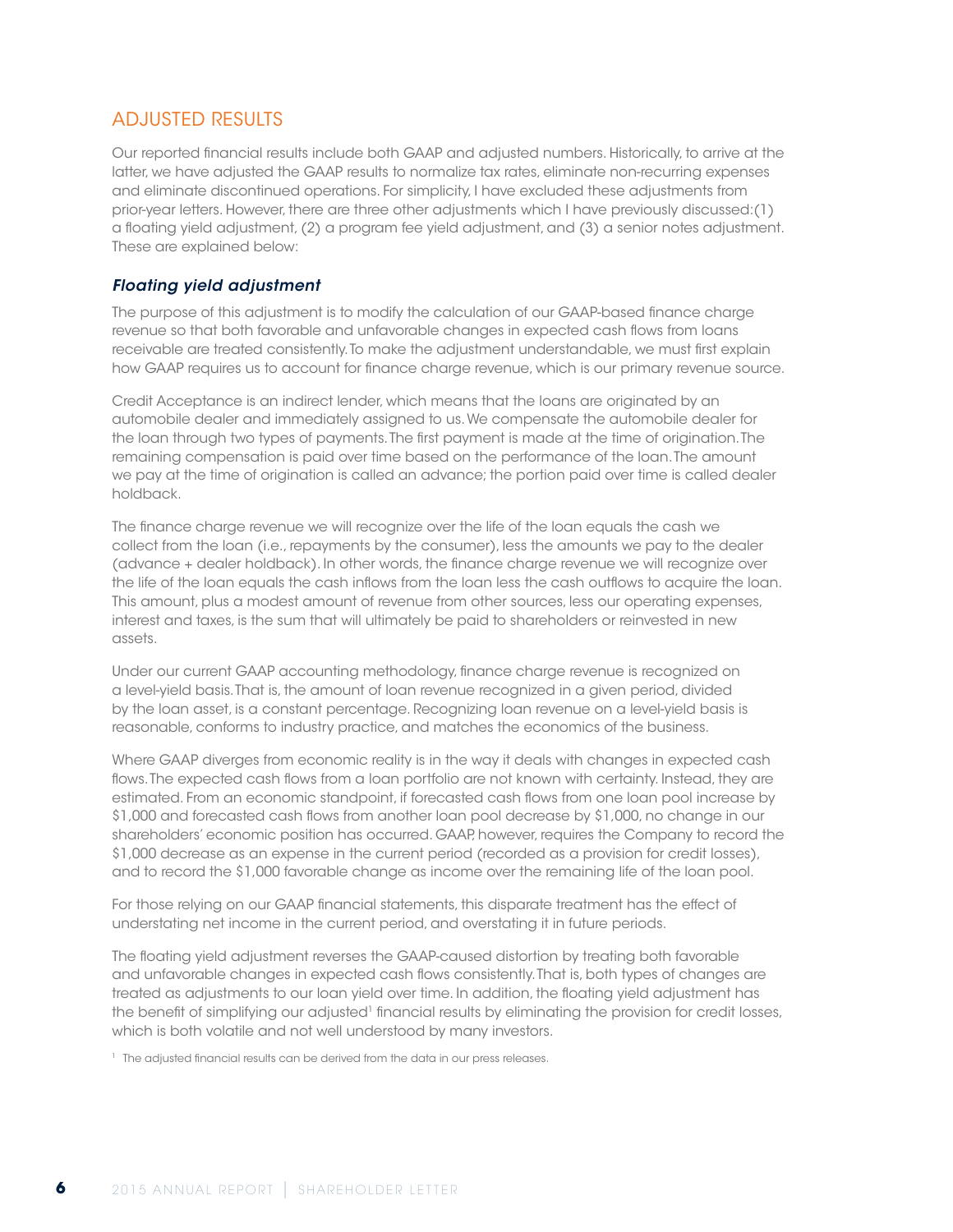#### *Program fee yield adjustment*

The purpose of this adjustment is to make the results for program fee revenue comparable across time periods. In 2001, the Company had begun charging dealers a monthly program fee. In accordance with GAAP, this fee was being recorded as revenue in the month the fee was charged. However, based on feedback from field sales personnel and dealers, the Company concluded that structuring the fee in this way was contributing to increased dealer attrition. To address the problem, the Company changed its method for collecting these fees.

As of January 1, 2007, the Company began to take the program fee out of future dealer holdback payments instead of collecting it in the current period. The change reduced per loan profitability, since cash that previously was collected immediately is now collected over time. In addition, the change required us to modify our GAAP accounting method for program fees. Starting January 1, 2007, the Company began to record program fees for GAAP purposes as an adjustment to the loan yield, effectively recognizing the fees over the term of the dealer loan. This revised GAAP treatment is more consistent with the cash economics. To allow for proper comparisons, the program fee adjustment applies the revised GAAP treatment to all pre-2007 periods. (Starting in 2012, this adjustment is no longer required since all pre-2007 program fees have now been fully recognized.)

#### *Senior notes adjustment*

On January 22, 2014, we issued \$300 million of 6.125% senior notes due 2021 (the "2021 notes"). On February 21, 2014, we used the net proceeds from the 2021 notes, together with borrowings under our revolving credit facilities, to redeem in full the \$350 million outstanding principal amount of our 9.125% senior notes due 2017 (the "2017 notes").

Under GAAP, the redemption of the 2017 notes was considered an extinguishment of debt. For the quarter ended March 31, 2014, our GAAP financial results included a pre-tax loss of \$21.8 million on extinguishment of debt. In addition, the quarter included \$1.4 million of additional interest expense caused by a one-month lag from the issuance of the 2021 notes to the redemption of the 2017 notes. These two items collectively reduced 2014 consolidated net income by \$14.6 million, or \$0.62 per diluted share.

Under our non-GAAP approach, we deferred the two items as debt-issuance costs, and are recognizing them ratably as interest expense over the term of the 2021 notes. The non-GAAP approach records the net benefit of the refinancing—i.e., the lower interest cost of the 2021 notes less the cost of paying off the 2017 notes early—over the period the new notes will be outstanding.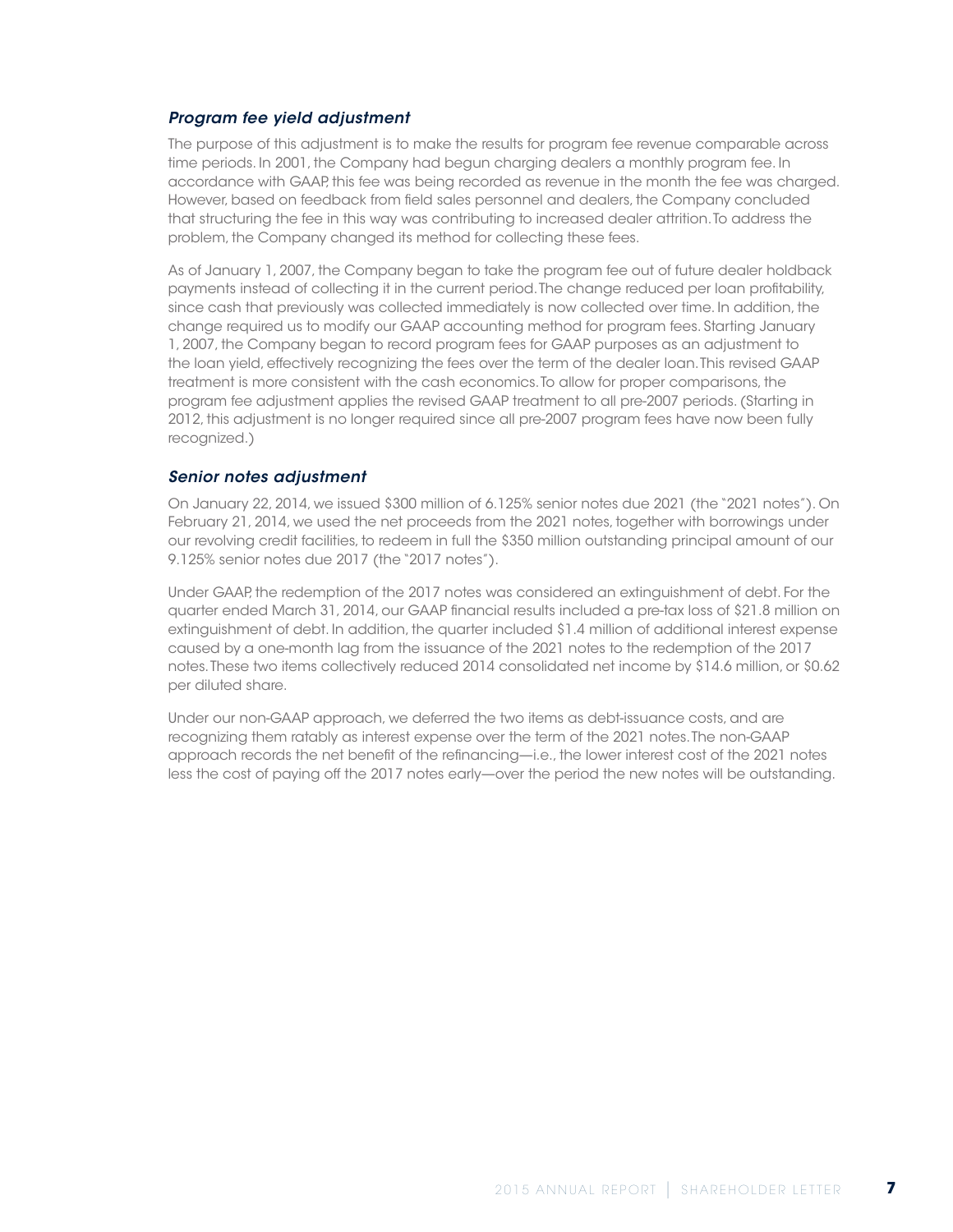The following tables show net income and net income per share (diluted) for 2001–2015 after the three adjustments:

(\$ in millions)

|      | GAAP net<br>income |                     | <b>Floating yield</b><br>adjustment   |                    | Program fee<br>adjustment <sup>1</sup> |                     | Senior notes<br>adjustment |                    | Adjusted net<br>income <sup>2</sup> | Year-to-year<br>change |
|------|--------------------|---------------------|---------------------------------------|--------------------|----------------------------------------|---------------------|----------------------------|--------------------|-------------------------------------|------------------------|
| 2001 | \$<br>24.7         | $\mathsf{\hat{S}}$  | 1.2                                   | \$                 | (1.1)                                  | \$                  |                            | $\hat{\mathsf{S}}$ | 24.8                                |                        |
| 2002 | \$<br>29.8         | \$                  | 2.8                                   | \$                 | (2.2)                                  | \$                  |                            | \$                 | 30.4                                | 22.5%                  |
| 2003 | \$<br>24.7         | \$                  | 1.4                                   | \$                 | (2.1)                                  | $\hat{\mathcal{S}}$ |                            | $\hat{\mathsf{S}}$ | 24.0                                | $-21.2%$               |
| 2004 | \$<br>57.3         | $\mathsf{\hat{S}}$  | (0.1)                                 | \$                 | (1.0)                                  | \$                  |                            | \$                 | 56.2                                | 134.4%                 |
| 2005 | \$<br>72.6         | $\ddot{\mathsf{s}}$ | (2.2)                                 | \$                 | (2.1)                                  | \$                  |                            | $\hat{\mathsf{S}}$ | 68.3                                | 21.5%                  |
| 2006 | \$<br>58.6         | $\hat{\mathsf{S}}$  | 0.4                                   | \$                 | (2.8)                                  | $\hat{\mathsf{S}}$  | —                          | \$                 | 56.2                                | $-17.6%$               |
| 2007 | \$<br>54.9         | $\mathsf{\hat{S}}$  | 3.6                                   | \$                 | 5.0                                    | $\mathsf{\hat{S}}$  |                            | $\mathsf{\hat{S}}$ | 63.5                                | 12.8%                  |
| 2008 | \$<br>67.2         | Ŝ                   | 13.1                                  | \$                 | 2.0                                    | \$                  |                            | \$                 | 82.3                                | 29.7%                  |
| 2009 | \$<br>146.3        | $\mathsf{\hat{S}}$  | (19.6)                                | $\mathsf{\hat{S}}$ | 0.8                                    | $\mathsf{\hat{S}}$  |                            | $\mathsf{\hat{S}}$ | 127.5                               | 54.9%                  |
| 2010 | \$<br>170.1        | \$                  | 0.5                                   | \$                 | 0.3                                    | \$                  |                            | \$                 | 170.9                               | 34.0%                  |
| 2011 | \$<br>188.0        | $\hat{\mathsf{S}}$  | 7.1                                   | \$                 | 0.3                                    | $\hat{\mathsf{S}}$  |                            | $\hat{\mathsf{S}}$ | 195.4                               | 14.4%                  |
| 2012 | \$<br>219.7        | \$                  |                                       | \$                 | $\overline{\phantom{0}}$               | \$                  |                            | \$                 | 219.7                               | 12.4%                  |
| 2013 | \$<br>253.1        | $\mathsf{\hat{S}}$  | (2.5)                                 | \$                 | —                                      | \$                  |                            | \$                 | 250.6                               | 14.1%                  |
| 2014 | \$<br>266.2        | Ŝ                   | (6.0)                                 | \$                 |                                        | \$                  | 12.5                       | \$                 | 272.7                               | 8.8%                   |
| 2015 | \$<br>299.7        | \$                  | 12.9                                  | \$                 | —                                      | \$                  | (2.0)                      | \$                 | 310.6                               | 13.9%                  |
|      |                    |                     | Compound annual growth rate 2001-2015 |                    |                                        |                     |                            |                    |                                     | 19.8%                  |

|                                       |    | GAAP net<br>income<br>per share<br>(diluted) |                    | <b>Floating yield</b><br>adjustment<br>per share<br>(diluted) |                    | Program fee<br>adjustment<br>per share<br>$(diluted)^{1}$ |                    | Senior notes<br>adjustment<br>per share<br>(diluted) |                     | Adjusted<br>net income<br>per share<br>(diluted) <sup>2</sup> | Year-to-year<br>change |
|---------------------------------------|----|----------------------------------------------|--------------------|---------------------------------------------------------------|--------------------|-----------------------------------------------------------|--------------------|------------------------------------------------------|---------------------|---------------------------------------------------------------|------------------------|
| 2001                                  | \$ | 0.57                                         | \$                 | 0.03                                                          | \$                 | (0.03)                                                    | \$                 |                                                      | $\hat{\mathcal{S}}$ | 0.57                                                          |                        |
| 2002                                  | \$ | 0.69                                         | \$                 | 0.06                                                          | \$                 | (0.05)                                                    | \$                 |                                                      | \$                  | 0.70                                                          | 22.8%                  |
| 2003                                  | \$ | 0.57                                         | $\mathsf{\hat{S}}$ | 0.03                                                          | $\mathsf{\hat{S}}$ | (0.05)                                                    | $\mathsf{\hat{S}}$ |                                                      | $\hat{\mathcal{S}}$ | 0.55                                                          | $-21.4%$               |
| 2004                                  | \$ | 1.40                                         | \$                 |                                                               | \$                 | (0.03)                                                    | \$                 |                                                      | \$                  | 1.37                                                          | 149.1%                 |
| 2005                                  | \$ | 1.85                                         | \$                 | (0.06)                                                        | \$                 | (0.05)                                                    | $\mathsf{\hat{S}}$ |                                                      | $\mathsf{\hat{S}}$  | 1.74                                                          | 27.0%                  |
| 2006                                  | \$ | 1.66                                         | \$                 | 0.01                                                          | \$                 | (0.08)                                                    | \$                 |                                                      | \$                  | 1.59                                                          | $-8.6%$                |
| 2007                                  | \$ | 1.76                                         | \$                 | 0.11                                                          | $\mathsf{\hat{S}}$ | 0.16                                                      | \$                 |                                                      | $\hat{\mathcal{S}}$ | 2.03                                                          | 27.7%                  |
| 2008                                  | \$ | 2.16                                         | \$                 | 0.42                                                          | \$                 | 0.07                                                      | \$                 |                                                      | $\mathsf{\hat{S}}$  | 2.65                                                          | 30.5%                  |
| 2009                                  | \$ | 4.62                                         | \$                 | (0.62)                                                        | \$                 | 0.03                                                      | \$                 |                                                      | $\hat{\mathcal{S}}$ | 4.03                                                          | 52.1%                  |
| 2010                                  | \$ | 5.67                                         | \$                 | 0.02                                                          | \$                 | 0.01                                                      | \$                 |                                                      | $\mathsf{\hat{S}}$  | 5.70                                                          | 41.4%                  |
| 2011                                  | \$ | 7.07                                         | $\mathsf{\hat{S}}$ | 0.26                                                          | $\mathsf{\hat{S}}$ | 0.01                                                      | $\mathsf{\hat{S}}$ |                                                      | $\mathsf{\hat{S}}$  | 7.34                                                          | 28.8%                  |
| 2012                                  | \$ | 8.58                                         | \$                 |                                                               | \$                 |                                                           | \$                 |                                                      | \$                  | 8.58                                                          | 16.9%                  |
| 2013                                  | \$ | 10.54                                        | \$                 | (0.11)                                                        | \$                 |                                                           | \$                 |                                                      | \$                  | 10.43                                                         | 21.6%                  |
| 2014                                  | \$ | 11.92                                        | \$                 | (0.27)                                                        | \$                 |                                                           | \$                 | 0.56                                                 | \$                  | 12.21                                                         | 17.1%                  |
| 2015                                  | \$ | 14.28                                        | \$                 | 0.62                                                          | $\mathsf{\hat{S}}$ |                                                           | \$                 | (0.10)                                               | \$                  | 14.80                                                         | 21.2%                  |
| Compound annual growth rate 2001-2015 |    |                                              |                    |                                                               |                    |                                                           |                    |                                                      |                     | 26.2%                                                         |                        |

<sup>1</sup> The program fee adjustment was concluded in 2011.

<sup>2</sup> The adjusted net income and adjusted net income per share (diluted) results and year-to-year changes shown in the tables differ slightly from those published in the Company's year-end earnings releases. That is because the earnings release figures include additional adjustments related to taxes, non-recurring expenses and discontinued operations. Those additional adjustments have been excluded from the tables for simplicity.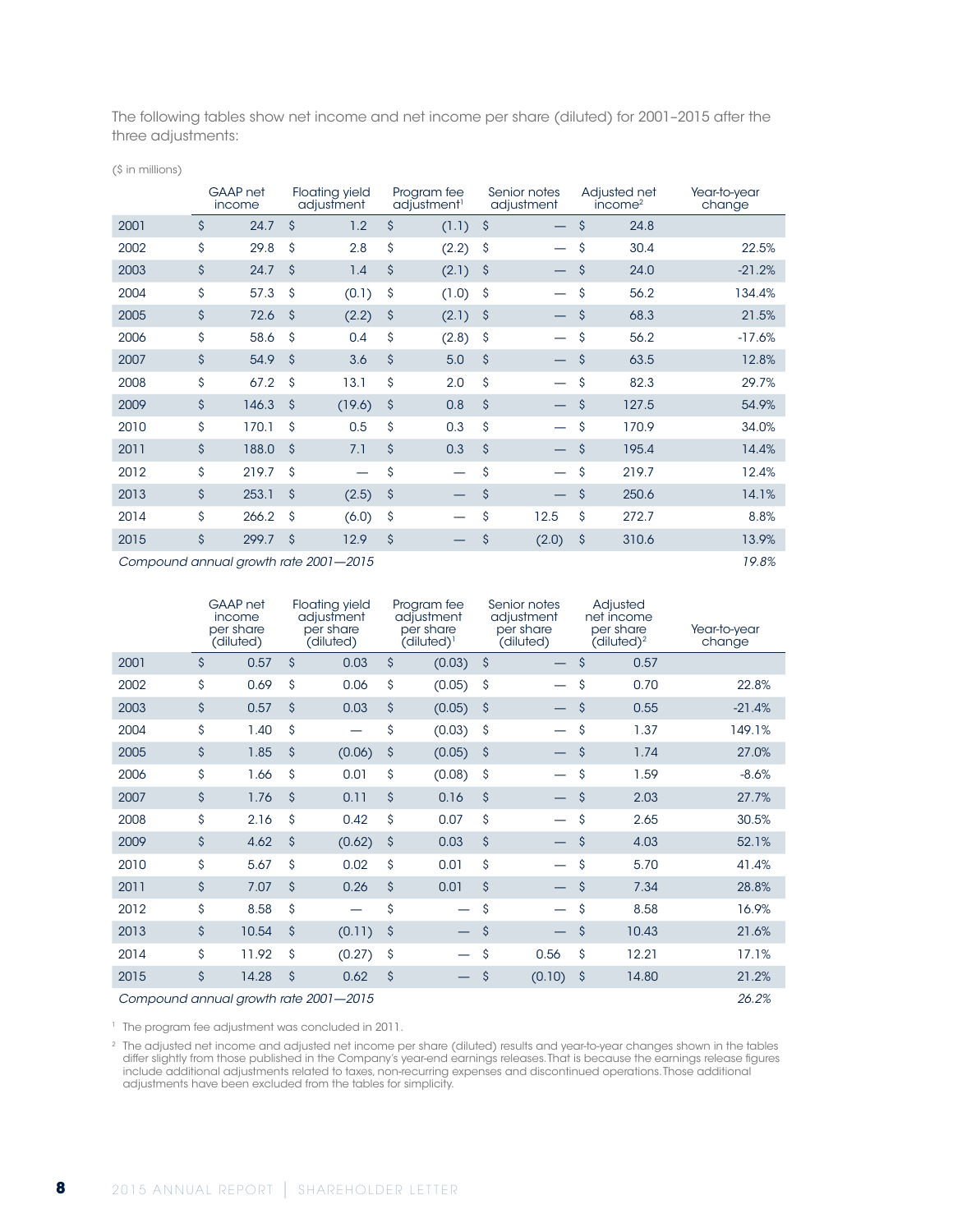As the second table shows, adjusted net income per share (diluted) increased 21.2% in 2015. Over the full 15-year period, adjusted net income per share (diluted) increased at an annual compounded rate of 26.2%. While this compounded rate is very similar to the one for GAAP net income per share (25.9%), in certain years the adjustments led to significant differences between GAAP and adjusted results.

The program fee adjustment had a significant impact in 2007, while the floating yield adjustment had a significant impact in 2008 and 2009. During 2008, we reduced our expectations for loan performance, causing GAAP net income to be less than adjusted net income (since GAAP requires decreases in expected cash flows to be recorded as an expense in the current period). Then, as 2009 progressed, it became clear that we had reduced our expectations by too much in 2008, so in 2009 we reversed a portion of the expense. In addition, the new loans we wrote in 2009 performed better than we expected.

The effect of better-than-expected results was to make GAAP net income in 2009 considerably higher than adjusted net income—the opposite of the relationship seen in 2008. When the two years are combined, the GAAP result is very similar to the adjusted result; however, when 2008 and 2009 are viewed separately, we believe that the adjusted results more accurately reflect our performance in each year.

In 2015, the floating yield adjustment increased adjusted net income per share by \$0.62, or 4.3%. A comparison of our GAAP and adjusted results in 2015 illustrates why we think adjusted results are a more accurate representation of our business performance. In my explanation above of the floating yield adjustment, I used an example where the estimated cash flows from one dealer pool increase by \$1,000 and those from another pool decrease by the same amount. If this occurs, GAAP requires a \$1,000 provision expense to be recorded in the current period even though our economic position is unchanged.

This example is very similar to what occurred in 2015. Approximately 41.0% of our dealer pools experienced an unfavorable change in cash flow estimates during 2015, totaling \$40.7 million, while the remaining 59.0% experienced a favorable change, totaling \$44.3 million. The net impact of these changes was an increase in our expected cash flows of \$3.6 million. This favorable change represents additional revenue that we expect to realize over time through cash collections on our loan portfolio. Our adjusted results record this additional revenue in a logical and straightforward manner—over the life of the expected cash flows at a constant yield. In contrast, our GAAP results, through the asymmetrical treatment of individual loan pools, reflect this overall favorable change by recording a current-period provision expense of \$41.8 million.

Over time, our cumulative earnings will be the same, regardless of which accounting method is used. The floating yield adjustment which caused adjusted results to exceed GAAP results in 2015 will have the opposite impact at some point in the future. This pattern can be seen most recently for the 2011–2014 period. In 2011, the floating yield adjustment caused adjusted results to exceed GAAP results. As our loan growth slowed, the floating yield adjustment caused GAAP results to exceed adjusted results in 2013 and 2014.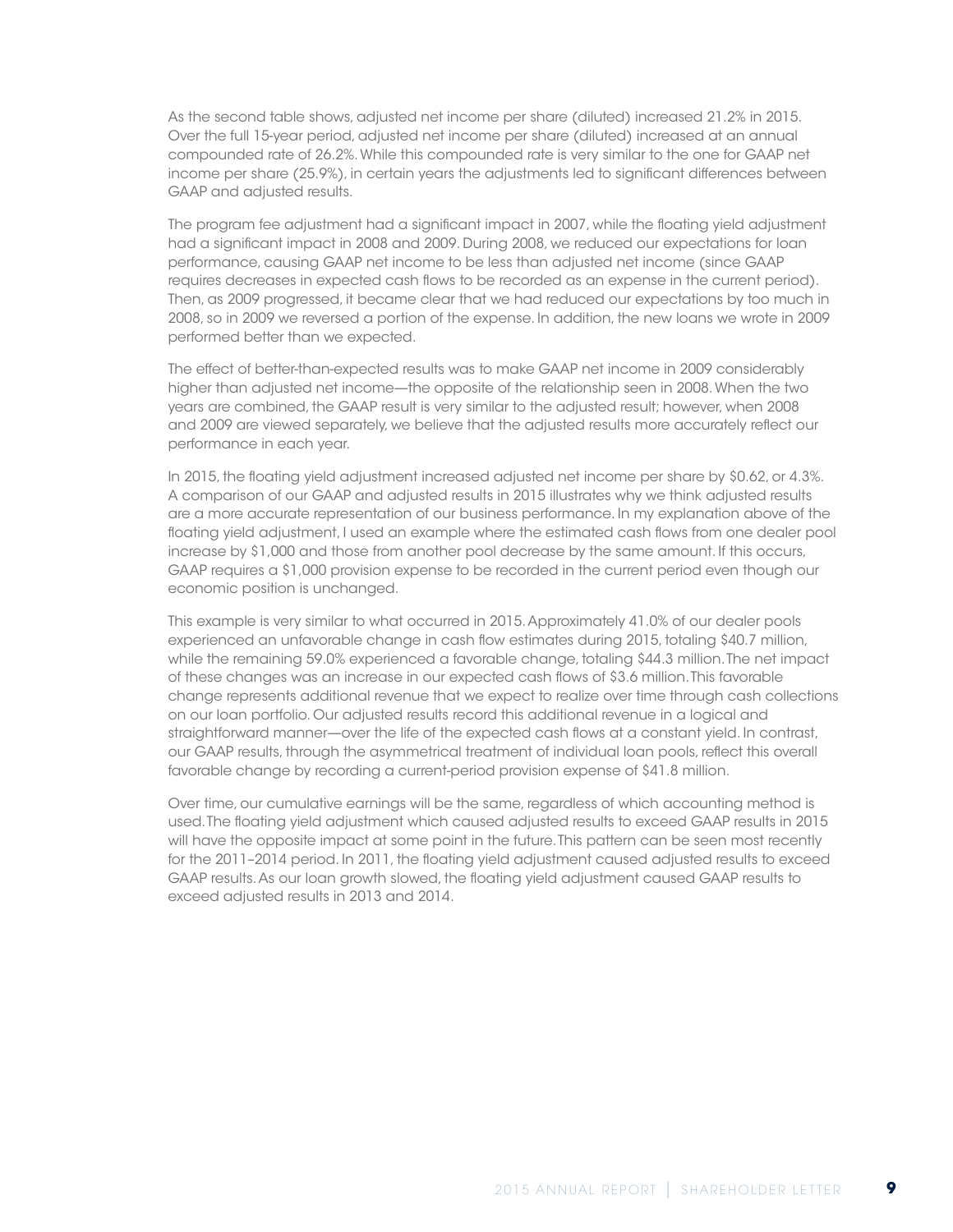# ECONOMIC PROFIT

We use a financial metric called Economic Profit to evaluate our financial results and determine incentive compensation. Besides including the three adjustments discussed above, Economic Profit differs from GAAP net income in one other important respect: Economic Profit includes a cost for equity capital.

The following table summarizes Economic Profit for 2001–2015:

(\$ in millions)

|      |                    | Adjusted<br>net income |                    | Imputed cost<br>of equity <sup>1</sup> |                     | Economic<br>Profit | Year-to-year<br>change |
|------|--------------------|------------------------|--------------------|----------------------------------------|---------------------|--------------------|------------------------|
| 2001 | $\mathsf{\hat{S}}$ | 24.8                   | $\mathsf{\hat{S}}$ | (29.6)                                 | 'S                  | (4.8)              |                        |
| 2002 | \$                 | 30.4                   | \$                 | (35.5)                                 | \$                  | (5.1)              |                        |
| 2003 | \$                 | 24.0                   | S.                 | (34.7)                                 | - \$                | (10.7)             |                        |
| 2004 | \$                 | 56.2                   | \$                 | (34.4)                                 | \$                  | 21.8               |                        |
| 2005 | \$                 | 68.3                   | $\mathsf{\hat{S}}$ | (34.5)                                 | \$                  | 33.8               | 55.0%                  |
| 2006 | \$                 | 56.2                   | \$                 | (29.6)                                 | \$                  | 26.6               | $-21.3%$               |
| 2007 | \$                 | 63.5                   | S.                 | (27.3)                                 | -\$                 | 36.2               | 36.1%                  |
| 2008 | \$                 | 82.3                   | \$                 | (35.7)                                 | \$                  | 46.6               | 28.7%                  |
| 2009 | \$                 | 127.5                  | <sub>S</sub>       | (46.0)                                 | \$                  | 81.5               | 74.9%                  |
| 2010 | \$                 | 170.9                  | \$                 | (47.8)                                 | \$                  | 123.1              | 51.0%                  |
| 2011 | \$                 | 195.4                  | $\mathsf{\hat{S}}$ | (51.1)                                 | $\hat{\mathcal{S}}$ | 144.3              | 17.2%                  |
| 2012 | \$                 | 219.7                  | \$                 | (56.7)                                 | \$                  | 163.0              | 13.0%                  |
| 2013 | \$                 | 250.6                  | S.                 | (75.2)                                 | -\$                 | 175.4              | 7.6%                   |
| 2014 | \$                 | 272.7                  | \$                 | (87.8)                                 | \$                  | 184.9              | 5.4%                   |
| 2015 | \$                 | 310.6                  | $\mathsf{\hat{S}}$ | (92.9)                                 | \$                  | 217.7              | 17.7%                  |

Economic Profit improved 17.7%2 in 2015, to \$217.7 million from \$184.9 million in 2014. In 2001, Economic Profit had been a negative \$4.8 million.

<sup>1</sup> We determine the imputed cost of equity by using a formula that considers the risk of the business and the risk associated with our use of debt. The formula is as follows: average equity x {(the average 30-year treasury rate + 5%) + [(1 – tax rate) x (the average 30-year treasury rate + 5% – pre-tax average cost-of-debt rate) x average debt/(average equity + average debt  $x$  tax rate)] $\}$ .

<sup>2</sup> The improvement in Economic Profit reported in the Company's 2015 year-end earnings release is 17.6%, as the earnings release reflects a normalized tax rate for each period, an adjustment that is omitted from this letter for simplicity.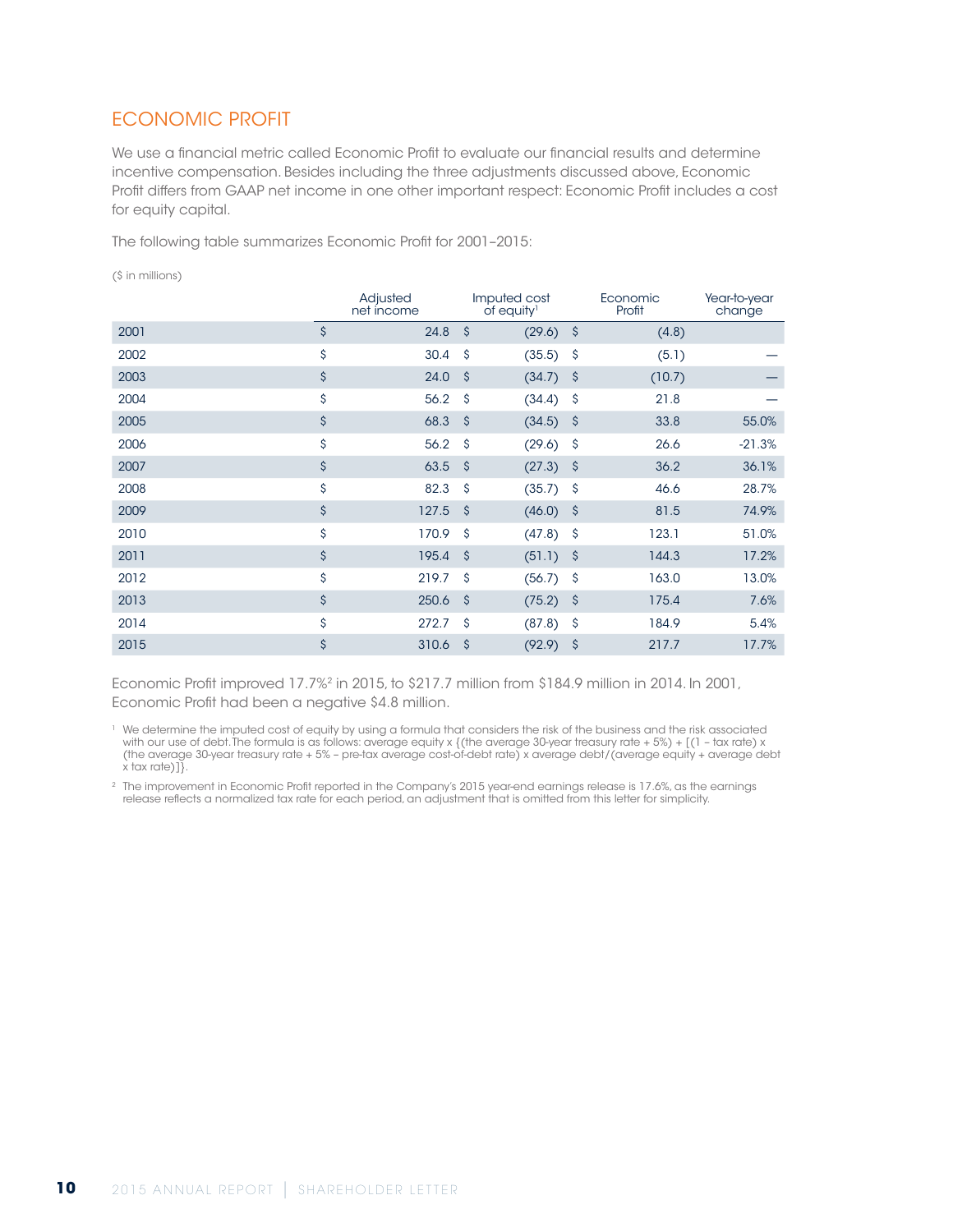Economic Profit is a function of three variables: the adjusted average amount of capital invested, the adjusted return on capital, and the adjusted weighted average cost of capital. The following table summarizes our financial performance in these areas for the last 15 years<sup>1</sup>:

|      |                    | Adjusted average<br>capital invested | Adjusted return<br>on capital | Adjusted weighted<br>average cost of capital | Spread  |
|------|--------------------|--------------------------------------|-------------------------------|----------------------------------------------|---------|
| 2001 | $\mathsf{\hat{S}}$ | 469.9                                | 7.4%                          | 8.4%                                         | $-1.0%$ |
| 2002 | \$                 | 462.0                                | 7.7%                          | 8.9%                                         | $-1.2%$ |
| 2003 | $\mathsf{\hat{S}}$ | 437.5                                | 6.6%                          | 9.0%                                         | $-2.4%$ |
| 2004 | \$                 | 483.7                                | 13.1%                         | 8.6%                                         | 4.5%    |
| 2005 | \$                 | 523.4                                | 14.7%                         | 8.3%                                         | 6.4%    |
| 2006 | \$                 | 548.5                                | 12.9%                         | 8.1%                                         | 4.8%    |
| 2007 | \$                 | 710.1                                | 12.1%                         | 7.0%                                         | 5.1%    |
| 2008 | \$                 | 975.0                                | 11.2%                         | 6.4%                                         | 4.8%    |
| 2009 | \$                 | 998.7                                | 14.9%                         | 6.7%                                         | 8.2%    |
| 2010 | \$                 | 1,074.2                              | 18.7%                         | 7.2%                                         | 11.5%   |
| 2011 | \$                 | 1,371.1                              | 16.9%                         | 6.4%                                         | 10.5%   |
| 2012 | \$                 | 1,742.8                              | 14.9%                         | 5.5%                                         | 9.4%    |
| 2013 | $\mathsf{\hat{S}}$ | 2,049.2                              | 14.2%                         | 5.7%                                         | 8.5%    |
| 2014 | \$                 | 2,338.1                              | 13.2%                         | 5.3%                                         | 7.9%    |
| 2015 | \$                 | 2,831.9                              | 12.7%                         | 5.0%                                         | 7.7%    |
|      |                    | $\sim$ $\sim$ $\sim$                 |                               |                                              |         |

*Compound annual growth rate 2001*—*2015 13.7%*

(\$ in millions)

<sup>1</sup> See Exhibit A for a reconciliation of the above adjusted financial measures to the most directly comparable GAAP financial measures.

As the table shows, we earned less than our cost of capital in 2001, 2002 and 2003. Although we were making steady progress in improving per loan profitability during this period, we were forced to reduce originations in 2002 due to capital constraints, and we recorded a \$7.2 million (after-tax) impairment expense in 2003 related to the liquidation of our United Kingdom operation. Both of these actions negatively impacted the reported results.

In each year from 2004 through 2015, Economic Profit was positive, and in each of those years except 2006, Economic Profit improved. The 2006 decline in Economic Profit was due to two factors: a \$7.0 million (after-tax) charge related to the settlement of litigation that had arisen from an activity occurring 10 years prior; and a \$4.4 million after-tax gain from discontinued operations recorded in 2005. In certain years (2007–2008, 2011–2015), Economic Profit improved mainly as a result of our growing the adjusted amount of capital invested. In other years (2004, 2009 and 2010), the driver was mainly an increase in the adjusted return on capital. In 2005, we combined modest growth in invested capital with a higher return on capital. That was also the case in 2006, since after adjustment for the \$7.0 million and \$4.4 million unusual items mentioned above, the return on capital in 2006 was higher than in 2005.

There are several trends worth mentioning. First, we have grown adjusted average capital each year since 2003. The growth has been due to an increase in the number of dealers using our program partially offset by a general decline in the volume per dealer. We discuss this in more detail later in this letter.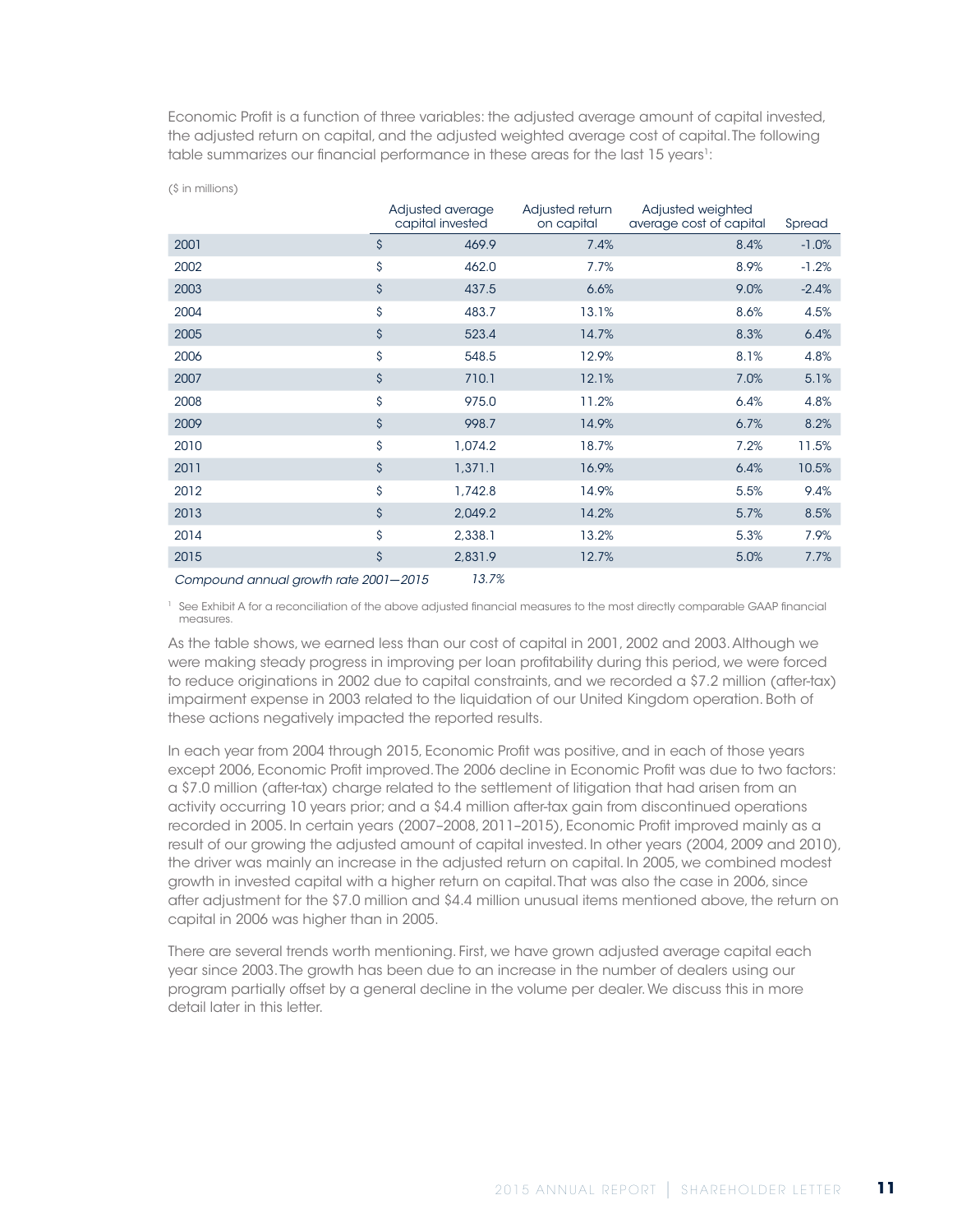Second, while the return on capital has been volatile, expenses as a percentage of capital have declined for eight of the last nine years, from 15.0% in 2006 to 7.1% in 2015. We expect this trend to continue as long as we grow, due to the fixed nature of a portion of our expenses. The volatility in the return on capital is due to the revenue component, which moves up and down based on the competitive environment. When the competitive environment is favorable, we reduce advance rates (the amount we pay to the dealer at loan origination), and that increases our return. When the competitive environment worsens, the opposite occurs. But growing expenses more slowly than capital allows us to achieve greater returns in both favorable and unfavorable environments.

Finally, a disproportionate amount of the improvement in Economic Profit occurred in a two-year period (2009–2010) during which competition was weakened as a result of the financial crisis. Since 2001, Economic Profit has improved by \$222.5 million. Of that gain, 34.4% was added in just those two years.

In 2011–2014, Economic Profit continued to grow, but the rate of growth slowed each year, dropping from a 17.2% increase in 2011 to a 5.4% increase in 2014. In each year, average capital invested grew, but also at a progressively slower rate. Meanwhile, the spread between the return on capital and the weighted average cost of capital narrowed in each of those years. We attribute the slower rate of growth in Economic Profit to the combination of a more challenging competitive environment and the difficulty of growing a larger capital base at the same rate.

Given the trend's causes, it would have been reasonable to expect it to continue in 2015. However, the trend reversed last year. Economic Profit grew by 17.7% as average capital invested grew 21.1% and the spread between return on capital and cost of capital decreased by only 20 basis points (2.5%). Although the competitive environment continued to be difficult, the progress we made in expanding the field sales force and improving its quality was enough to offset the impact of the difficult environment.

### LOAN PERFORMANCE

One of the most important variables determining our financial success is loan performance. The most critical time to correctly assess future loan performance is at loan inception, since that is when we determine the advance we pay to the dealer.

At loan inception, we use a statistical model to estimate the expected collection rate for each loan. The statistical model is called a credit scorecard. Most consumer finance companies use such a tool to forecast the performance of the loans they originate. Our credit scorecard combines credit bureau data, customer data supplied in the credit application, vehicle data, dealer data, and data captured from the loan transaction such as the amount of the down payment received from the customer or the initial loan term. We developed our first credit scorecard in 1998, and have revised it several times since then. An accurate credit scorecard allows us to properly price new loan originations, which improves the probability that we will actually realize our expected returns on capital.

Subsequent to loan inception, we continue to evaluate the expected collection rate for each loan. Our evaluation becomes more accurate as the loans age, as we use actual loan performance data in our forecast. By comparing our current expected collection rate for each loan with the rate we projected at the time of origination, we are able to assess the accuracy of that initial forecast.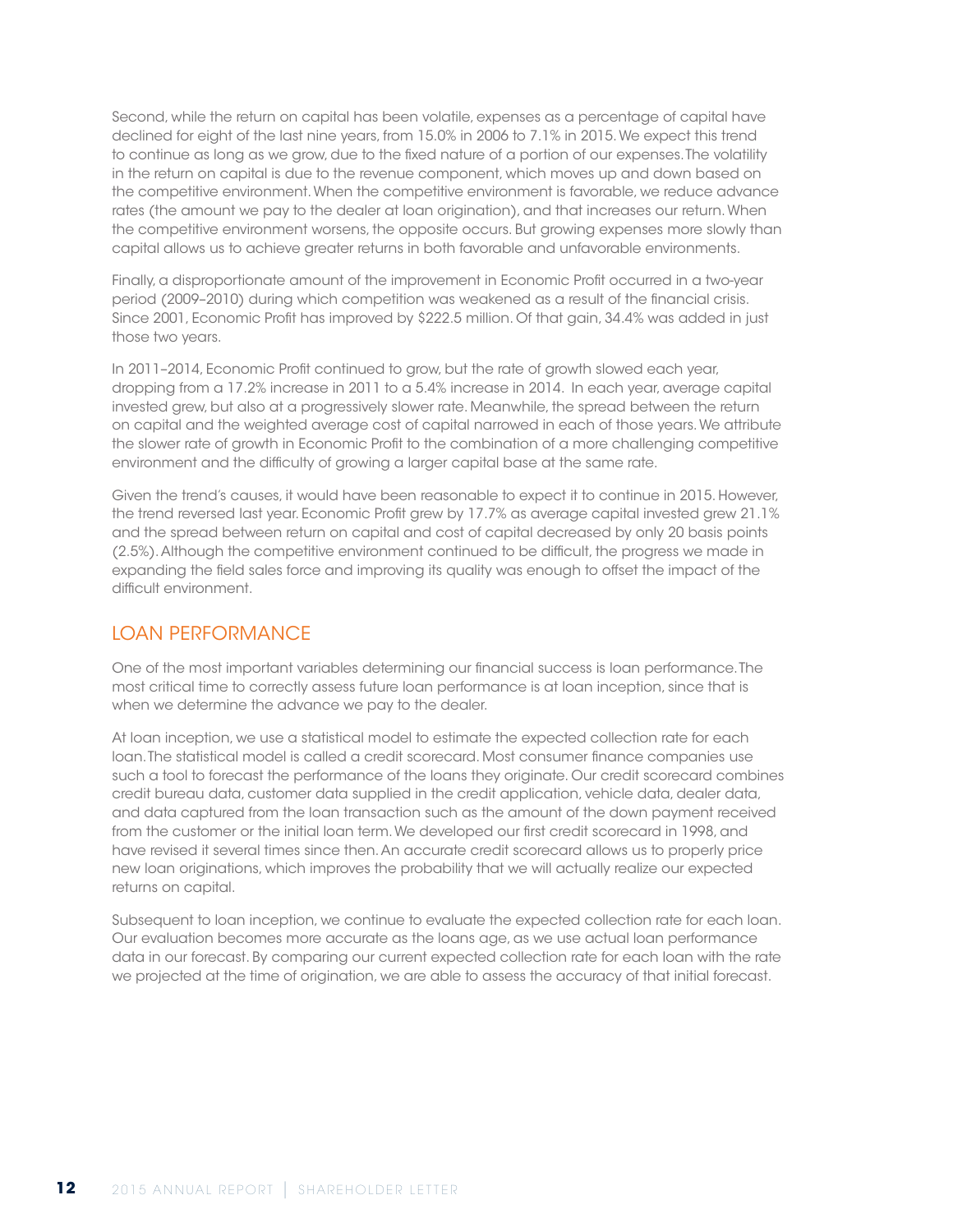The following table compares, for each of the last 15 years, our most current forecast of loan performance with our initial forecast:

|                      | December 31, 2015 forecast | Initial forecast | Variance |
|----------------------|----------------------------|------------------|----------|
| 2001                 | 67.3%                      | 70.4%            | $-3.1%$  |
| 2002                 | 70.4%                      | 67.9%            | 2.5%     |
| 2003                 | 73.7%                      | 72.0%            | 1.7%     |
| 2004                 | 73.0%                      | 73.0%            | 0.0%     |
| 2005                 | 73.6%                      | 74.0%            | $-0.4%$  |
| 2006                 | 70.1%                      | 71.4%            | $-1.3%$  |
| 2007                 | 68.1%                      | 70.7%            | $-2.6%$  |
| 2008                 | 70.3%                      | 69.7%            | 0.6%     |
| 2009                 | 79.4%                      | 71.9%            | 7.5%     |
| 2010                 | 77.4%                      | 73.6%            | 3.8%     |
| 2011                 | 74.2%                      | 72.5%            | 1.7%     |
| 2012                 | 73.2%                      | 71.4%            | 1.8%     |
| 2013                 | 73.4%                      | 72.0%            | 1.4%     |
| 2014                 | 72.6%                      | 71.8%            | 0.8%     |
| 2015                 | 67.8%                      | 67.7%            | 0.1%     |
| Average <sup>1</sup> | 72.2%                      | 71.1%            | 1.1%     |

<sup>1</sup> Calculated using a weighted average based on loan origination dollars.

Loan performance can be explained by a combination of internal and external factors. Internal factors include the quality of our origination and collection processes, the quality of our credit scorecard, and changes in our policies governing new loan originations. External factors include the unemployment rate, the retail price of gasoline, vehicle wholesale values, and the cost of other required expenditures (such as for food and energy) that impact our customers. In addition, the level of competition is thought to impact loan performance through something called adverse selection.

Adverse selection as it relates to our market refers to an inverse correlation between the accuracy of an empirical scorecard and the number of lenders that are competing for the loan. Said another way, without any competition it is relatively easy to build a scorecard which accurately assesses the probability of payment based on attributes collected at the time of loan origination. As competition increases, creating an accurate scorecard becomes more challenging.

To illustrate adverse selection, we will give a simple example. Assume that the scorecard we use to originate loans is based on a single variable, the amount of the customer's down payment, and that the higher the down payment, the higher the expected collection rate. Assume that for many years, we have no competitors and we accumulate performance data indicating that loans with down payments above \$1,000 consistently produce the same average collection rate. Then assume that we begin to compete with another lender whose scorecard ignores down payment and instead emphasizes the amount of the customer's weekly income.

As the new lender begins to originate loans, our mix of loans will be impacted as follows: We will start to receive loans for borrowers with lower average weekly incomes as the new lender originates loans for borrowers with higher weekly incomes—i.e., borrowers whose loans we would have previously originated. Furthermore, since our scorecard only focuses on down payment, the shift in our borrower mix will not be detected by our scorecard, and our collection rate expectation will remain unchanged. It is easy to see that this shift in borrower characteristics will have a negative impact on loan performance, and that this impact will be missed by our scorecard.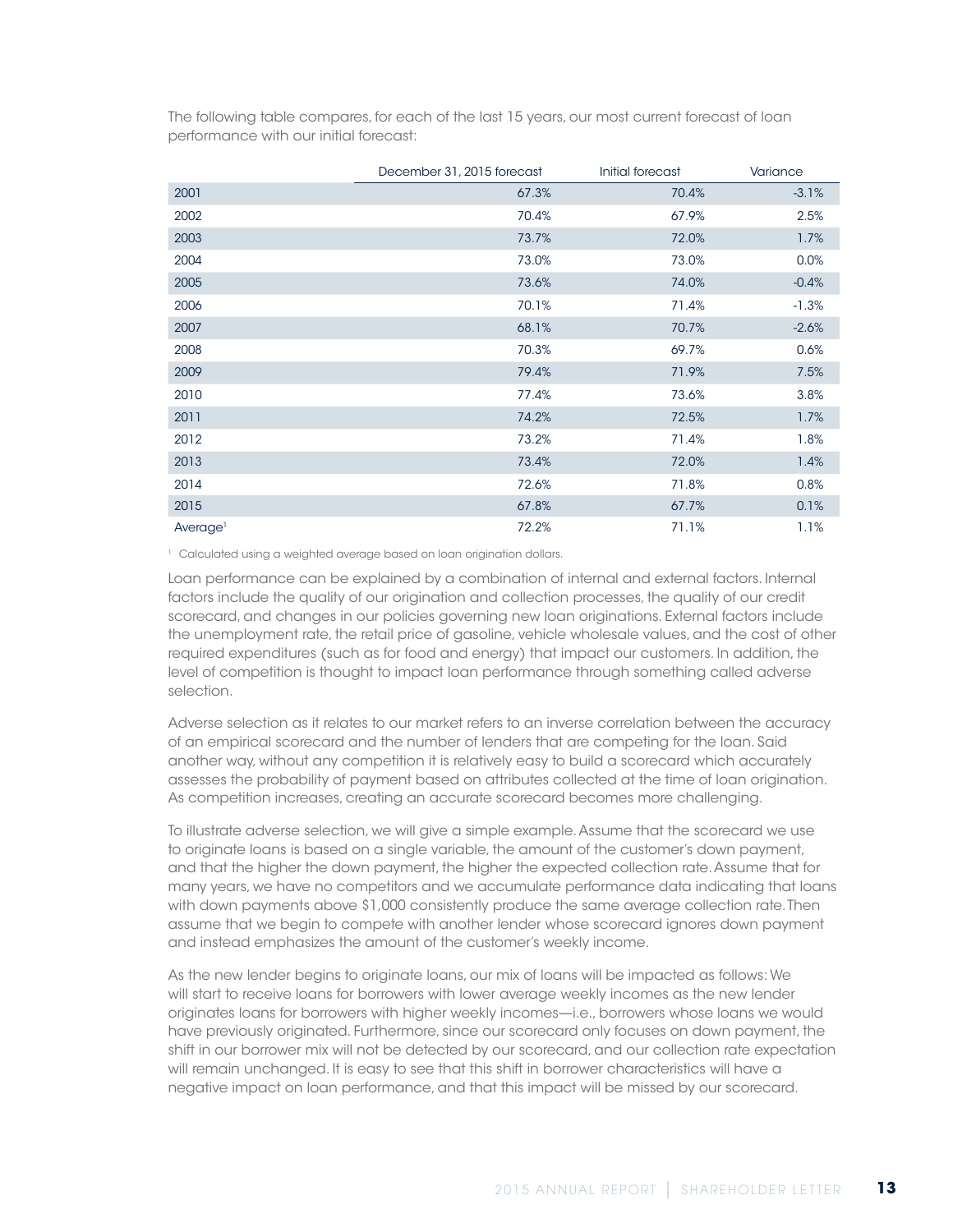Although the real world is more complex than this simple example—with hundreds of lenders competing for loans and with each lender using many variables in its scorecard—adverse selection is something that probably does impact loan performance.

Over the 15-year period shown in the table above, our loans have performed on average 110 basis points better than our initial forecasts. Loans originated in four of the 15 years (2001, 2005, 2006 and 2007) have yielded actual collection results worse than our initial estimates.

We attribute the unfavorable variance of 310 basis points in 2001 to major changes we implemented that year in our origination systems and loan programs as well as a new collection system we implemented the following year. While loan performance was worse than expected, the changes we made, including establishing an Internet-based origination system and the ability to offer longer loan terms, were ultimately a very important part of our success in subsequent years.

Loans originated in 2005, 2006 and 2007 performed worse than our initial forecasts by 40, 130 and 260 basis points, respectively. Since these loans were made in a highly competitive period and serviced during a severe economic downturn, this result is not surprising. What is noteworthy, however, is that the underperformance was modest. To put the underperformance in perspective, we estimate that a 100-basis-point change in our collection forecast impacts the return on capital by 30-50 basis points. As a result, loans originated during this period were still very profitable, even though they performed worse than we had forecast.

Loans originated in the other 11 years shown in the table, including those originated in each of the last eight years, have performed better than our initial forecasts. The performance of loans originated in 2009 and 2010 exceeded our initial forecasts by 750 and 380 basis points, respectively. These large positive variances were due to reductions we made in our initial forecasts during this period based on our concerns about how the economic environment might impact loan performance. In retrospect, our adjustments were too large, and the loans originated during those two years performed better than we had forecast. It is instructive that our largest forecasting errors over the past 15 years have occurred because we were too pessimistic about loan performance, not because we were too optimistic—a result which we do not believe is typical in our industry.

The most recent forecast for loans originated in 2011, 2012 and 2013 exceeded our initial forecasts by 170, 180 and 140 basis points, respectively. Since competition intensified during this period, we expected adverse selection to negatively impact loan performance. The consistent, positive results we achieved during this period exceeded our expectations. Loans originated in 2014 and 2015 have performed better than our initial forecast, but the amount of the positive variance has declined from the prior three years. The most recent forecast for loans originated in 2014 is exceeding our initial forecast by 80 basis points, while for 2015 loans, the latest forecast is exceeding the initial one by only 10 basis points. That our most recent loans are still exceeding our initial estimates, during an extended period of intense competition, is a result that we view as favorable. However, the declining trend over the past three years is one we are watching closely.

We understand that an extended period of intense competition makes achieving consistent loan performance more challenging, but believe we are well prepared if loan performance begins to lag our initial forecasts. First, as mentioned above, the current returns on capital we expect to earn on new originations are well above our weighted average cost of capital. This makes it likely that the loans we are originating will be profitable, even if they perform worse than expected. Second, we have processes in place to monitor loan performance and to let us react to adverse trends in a timely manner. Finally, because the dealer shares in the risk of the transaction, a significant portion of any collection shortfall is absorbed by the dealer through a reduction in its share of the cash flows.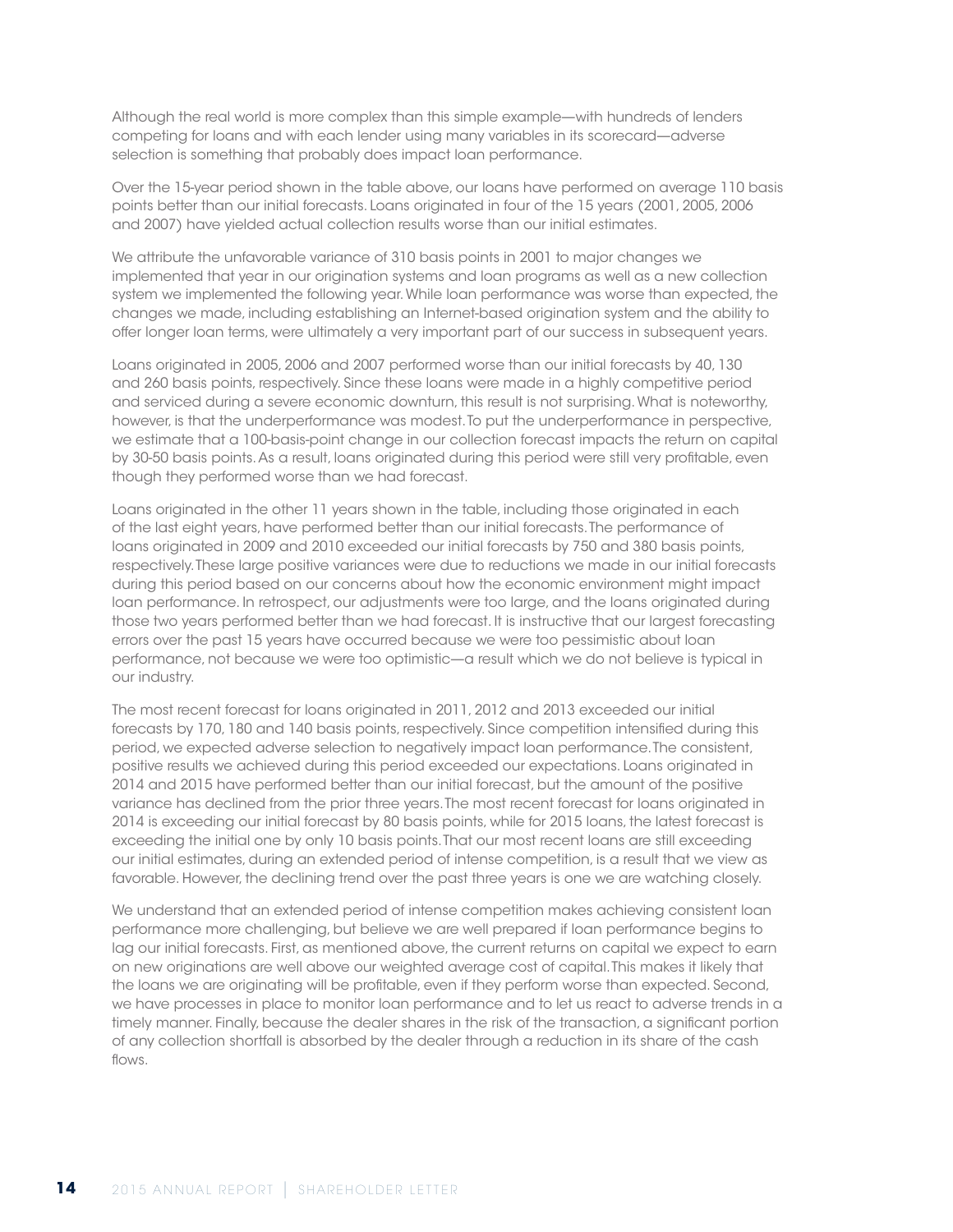### UNIT VOLUME

The following table summarizes unit volume growth for 2001–2015:

|                                       | Unit volume | Year-to-year change |
|---------------------------------------|-------------|---------------------|
| 2001                                  | 61,928      |                     |
| 2002                                  | 49,801      | $-19.6%$            |
| 2003                                  | 61,445      | 23.4%               |
| 2004                                  | 74,154      | 20.7%               |
| 2005                                  | 81,184      | 9.5%                |
| 2006                                  | 91,344      | 12.5%               |
| 2007                                  | 106,693     | 16.8%               |
| 2008                                  | 121,282     | 13.7%               |
| 2009                                  | 111,029     | $-8.5%$             |
| 2010                                  | 136,813     | 23.2%               |
| 2011                                  | 178,074     | 30.2%               |
| 2012                                  | 190,023     | 6.7%                |
| 2013                                  | 202,250     | 6.4%                |
| 2014                                  | 223,998     | 10.8%               |
| 2015                                  | 298,288     | 33.2%               |
| Compound annual growth rate 2001-2015 |             | 11.9%               |

In 2015, unit volumes grew 33.2%. Since 2001, unit volumes have grown at an annual compounded rate of 11.9%.

Unit volume is a function of the number of active dealers and the average volume per dealer. The following table summarizes the trend in each of these variables from 2001 to 2015:

|      | Active dealers | Year-to-year change Volume per dealer |      | Year-to-year change |
|------|----------------|---------------------------------------|------|---------------------|
| 2001 | 1,180          |                                       | 52.5 |                     |
| 2002 | 843            | $-28.6%$                              | 59.1 | 12.6%               |
| 2003 | 950            | 12.7%                                 | 64.7 | 9.5%                |
| 2004 | 1,212          | 27.6%                                 | 61.2 | $-5.4%$             |
| 2005 | 1,759          | 45.1%                                 | 46.2 | $-24.5%$            |
| 2006 | 2,214          | 25.9%                                 | 41.3 | $-10.6%$            |
| 2007 | 2,827          | 27.7%                                 | 37.7 | $-8.7%$             |
| 2008 | 3,264          | 15.5%                                 | 37.2 | $-1.3%$             |
| 2009 | 3,168          | $-2.9%$                               | 35.0 | $-5.9%$             |
| 2010 | 3,206          | 1.2%                                  | 42.7 | 22.0%               |
| 2011 | 3,998          | 24.7%                                 | 44.5 | 4.2%                |
| 2012 | 5,319          | 33.0%                                 | 35.7 | $-19.8%$            |
| 2013 | 6,394          | 20.2%                                 | 31.6 | $-11.5%$            |
| 2014 | 7,247          | 13.3%                                 | 30.9 | $-2.2%$             |
| 2015 | 9,064          | 25.1%                                 | 32.9 | 6.5%                |

As the table shows, the gain in unit volumes over the 15-year period has resulted from an increase in the number of active dealers partially offset by a reduction in volume per dealer.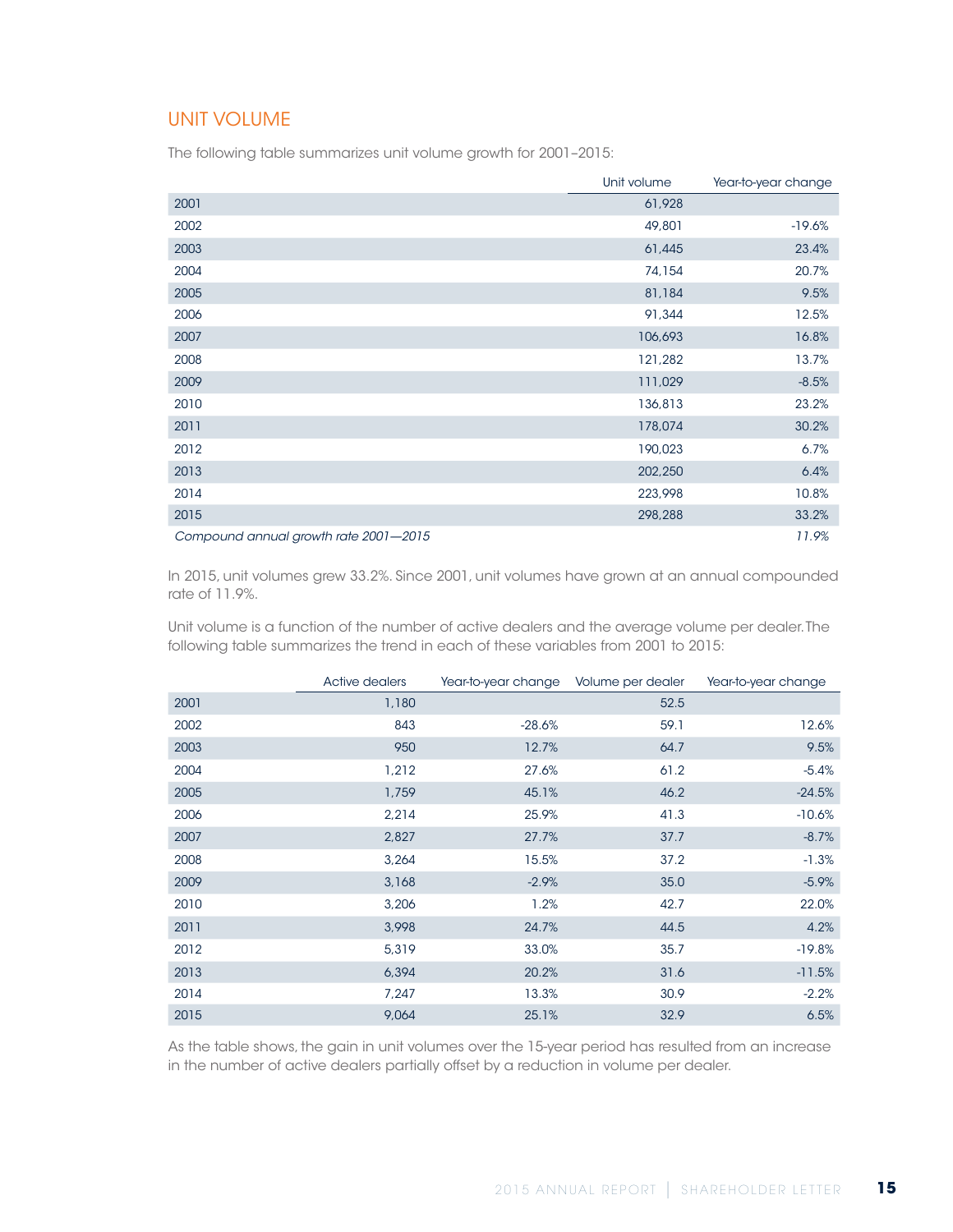We have grown the number of active dealers in 12 of the last 14 years. In 2002 and 2009, the number of active dealers decreased, as capital constraints required us to restrict the number of new dealer enrollments. In 2015, the number of active dealers grew by 25.1%, a result that exceeded our expectations. Two factors had made us anticipate a lower growth rate: First, increased competition makes it more difficult to enroll new dealers and more difficult to retain those who have already enrolled, since they have more alternatives to choose from. Second, as the number of active dealers increases, it becomes harder to grow at the same rate. The first factor will continue to challenge us until the competitive environment improves, but we do expect that improvement to occur at some point. But the second factor, the difficulty of maintaining the same growth rate as the base gets larger, is a challenge that will only increase with time.

After peaking in 2003 at 64.7 loans, volume per dealer has declined in nine of the last 12 years. This decline reflects the challenge of achieving the same productivity per dealer as the number of active dealers increases. In three of the last 12 years, however, volume per dealer has increased. In 2010 and 2011, volume per dealer increased as competitors were forced to reduce originations or exit the market entirely due to the impact of the financial crisis on their business. Volume per dealer again rose in 2015, a result we did not expect to see as long as capital continued to be available to fund our competitors. We believe the improvement in volume per dealer was due largely to our success in increasing the size of our sales team and improving its quality. In addition, we made several enhancements to our product, including offering longer loan terms and implementing an electronic contracting solution. The latter greatly simplifies the origination process for our dealers and enables us to fund our dealers more rapidly.

The impact of the competitive environment on unit volume last year is hard to assess with certainty. The overall number of auto finance transactions in our market increased in 2015, which typically indicates a more difficult environment. Based on this, and on anecdotal evidence accumulated from the field, our best guess is that the competitive market got modestly more difficult in 2015, but the deterioration was less severe than in the prior two years. That, we believe, is what allowed the improvements we made to generate a positive result. We are pleased with our progress in 2015, but given the longer-term trend in volume per dealer, we believe it would be unrealistic to expect future improvements to occur until the competitive environment improves.

### SHAREHOLDER DISTRIBUTIONS

Like any profitable business, we generate cash. Historically, we have used this cash to fund originations growth, repay debt or fund share repurchases.

We have used excess capital to repurchase shares when prices are at or below our estimate of intrinsic value (which is the discounted value of future cash flows). As long as the share price is at or below intrinsic value, we prefer share repurchases to dividends for several reasons. First, repurchasing shares below intrinsic value increases the value of the remaining shares. Second, distributing capital to shareholders through a share repurchase gives shareholders the option to defer taxes by electing not to sell any of their holdings. A dividend does not allow shareholders to defer taxes in this manner. Finally, repurchasing shares enables shareholders to increase their ownership, receive cash or do both based on their individual circumstances and view of the value of a Credit Acceptance share. (They do both if the proportion of shares they sell is smaller than the ownership stake they gain through the repurchase.) A dividend does not provide similar flexibility.

Since beginning our share repurchase program in mid-1999, we have repurchased approximately 32.3 million shares at a total cost of \$1.4 billion. In 2015, we repurchased approximately 470,000 shares at a total cost of \$86.5 million.

Although our first priority is to ensure we have enough capital to fund new loan originations, to the extent we have excess capital we intend to continue to return it to shareholders as we have in the past.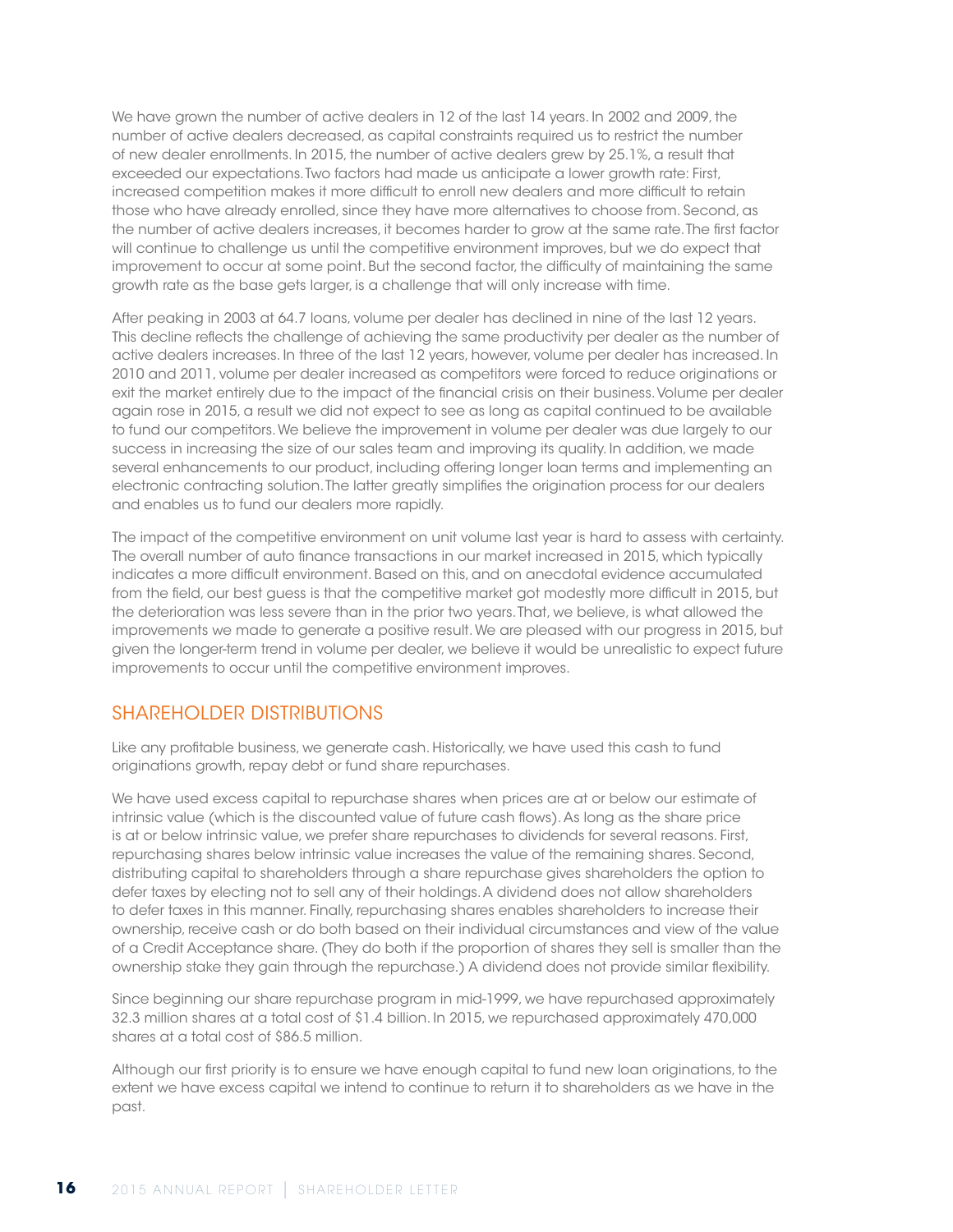## KEY SUCCESS FACTORS

Our financial success is a result of having a unique and valuable product and of putting in many years of hard work to develop the business.

Our core product has remained essentially unchanged for 43 years. We provide auto loans to consumers regardless of their credit history. Our customers consist of individuals who have typically been turned away by other lenders. Traditional lenders have many reasons for declining a loan. We have always believed that a significant number of individuals, if given an opportunity to establish or reestablish a positive credit history, will take advantage of it. As a result of this belief, we have changed the lives of thousands of people.

However, as we have found, having a unique and valuable product is only one of the elements we need if we are to make our business successful. There are others, and many have taken years to develop. The following summarizes the key elements of our success today:

- We have developed the ability to offer financing for consumers, regardless of their credit history, while maintaining an appropriate return on capital. It took years to develop the processes and accumulate the customer and loan performance data that we use to make profitable loans in our segment of the market.
- We understand the daily execution required to successfully service a portfolio of automobile loans to customers in our target market. There are many examples of companies in our industry that underestimated the effort involved and produced poor financial results. Approximately 45% of our team members work directly on some aspect of servicing our loan portfolio, and we are fortunate to have such a capable and engaged group.
- We have learned how to develop relationships with dealers that are profitable. Forging a profitable relationship requires us to select the right dealer, align incentives, communicate constantly and create processes to enforce standards. In our segment of the market, the dealer has significant influence over loan performance. Learning how to create relationships with dealers who share our passion for changing lives has been one of our most important accomplishments.
- We have developed a much more complete program for helping dealers serve this segment of the market. Over the years, many dealers have been overwhelmed by the work required to be successful in our program. Many dealers have quit, telling us the additional profits generated from our program were not worth the effort. We have continually worked to provide solutions for the many obstacles that our dealers encounter. It is impossible to quantify the impact of these initiatives on our loan volume because of the changing external environment. However, anecdotal evidence suggests our efforts have been worthwhile. We believe that continuing to make our program easier for dealers will likely produce additional benefits in the future.
- We have developed a strong management team. Because we are successful at retaining our managers, they become stronger each year as they gain experience with our business. Our senior management team, consisting of 23 individuals, averages 14 years of experience with our company. While we have added talent selectively over the past few years, the experience of our team is a key advantage. Our success in growing the business while simultaneously improving our returns on capital could not have occurred without the dedication and energy of this talented group.
- We have strengthened our focus on our core business. At times in our history, our focus had been diluted by the pursuit of other, non-core opportunities. Today, we offer one product and focus 100% of our energy and capital on perfecting this product and providing it profitably.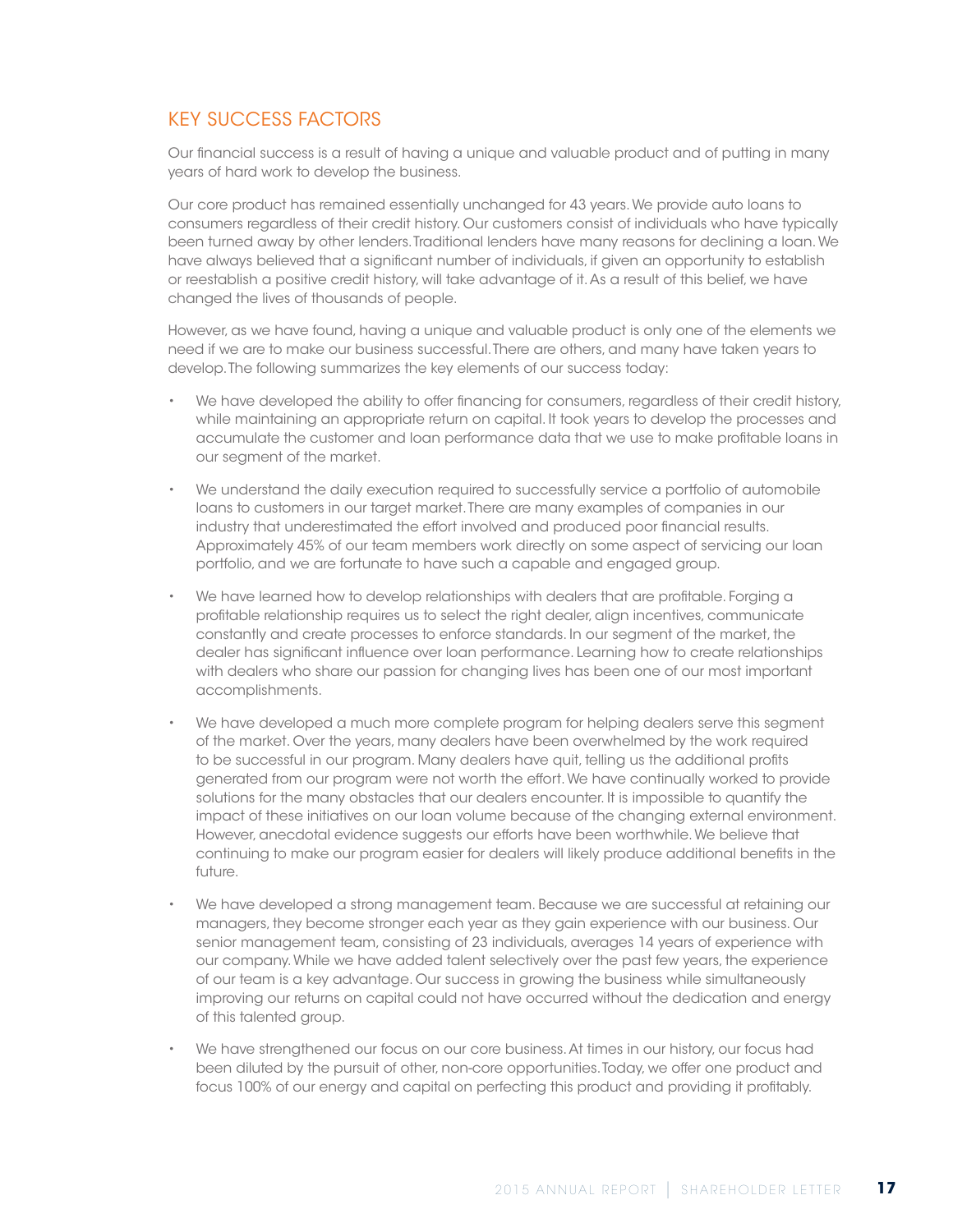- We have developed a unique software application, CAPS, for originating auto loans. Traditional indirect lending is inefficient. Many traditional lenders take one to four hours to process a loan application, and they decline most of the applications they process. We take 60 seconds, and we approve 100% of the applications submitted, 24 hours a day, seven days a week. In addition, our CAPS system makes our program easier for dealers to use, and allows us to deploy much more precise risk-adjusted pricing.
- We have developed a high-quality field sales force. Our sales team provides real value to our dealers. Team members act as consultants as we teach dealers how to successfully serve our market segment.
- We have developed the ability to execute our loan origination process consistently over time. Consistent execution is difficult, as it requires us to maintain an appropriate balance between providing excellent service to our dealers, and ensuring the loans we originate meet our standards. We measure both loan compliance and dealer satisfaction each month to assess our performance, and use these measures to make adjustments when necessary.
- We are well positioned from a capital perspective. As mentioned above, we maintain diverse funding sources, have lengthened the term of our debt facilities and maintain substantial unused and available credit lines. Our capital structure remains conservative and our lending relationships, which we have developed over a long period of time, remain strong. We believe our lenders were impressed with our performance during the financial crisis, and their confidence in our company was enhanced as a result. Our goal is to be a consistent funding source for our customers and dealers, in good times and bad, and we believe our access to capital will be a competitive advantage in that effort.
- We devote a large portion of our time to something we call organizational health. Organizational health is about putting our team members in position to do their best work. For that, we focus consistently on 10 elements of operational effectiveness, including setting clear expectations, managing performance, providing training, maintaining effective incentive compensation plans, establishing the right environment and providing the technology and processes required for operational excellence. These efforts make a difference. Recently, we were named to *Fortune* magazine's 2016 list of 100 Best Companies to Work For. This is the third year in a row that we have received this honor. We rank #27 on the list, the highest ranking we have achieved.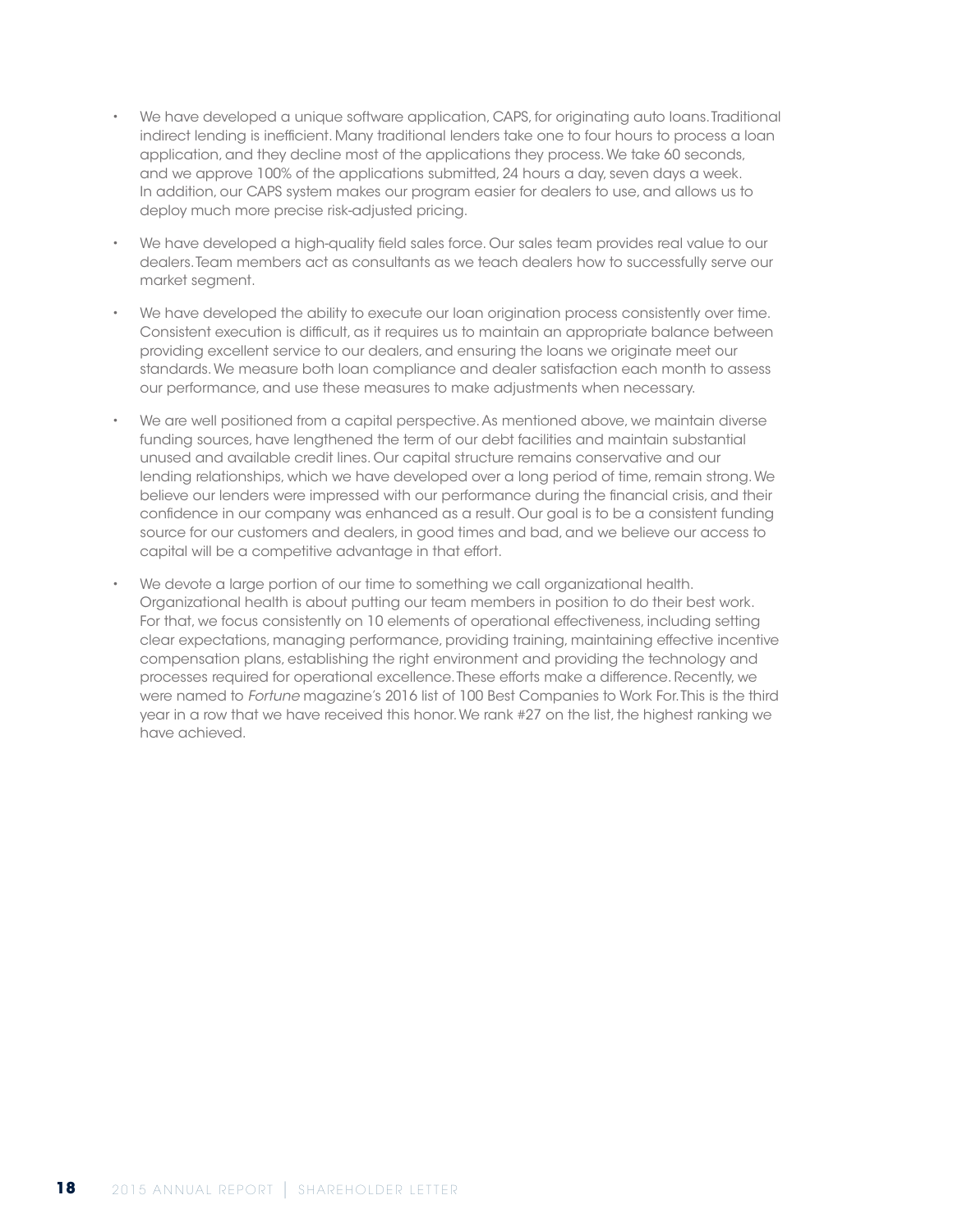## A FINAL NOTE

We operate in a highly competitive industry and start at a disadvantage. We compete with banks that have a significant cost-of-funds advantage through low-cost deposits. We compete with much larger companies that have an advantage due to economies of scale. And we compete with credit unions that aren't required to earn a profit. In spite of these disadvantages, we have produced outstanding results over a long period of time. The primary reason for our success is our people and the culture they have created. Our team members are proud of the product we offer and the positive impact we make on the lives of our customers. Thousands of people have been able to purchase a vehicle, reestablish their credit and move their lives in a positive direction as a result of our team members' efforts. I am grateful for this remarkable group of people and proud of their many accomplishments.

Brett A. Roberts Chief Executive Officer

Certain statements herein are forward-looking statements that are subject to certain risks. Please see "Forward-Looking Statements" beginning on page 39 of our Annual Report on Form 10-K for the fiscal year ended December 31, 2015.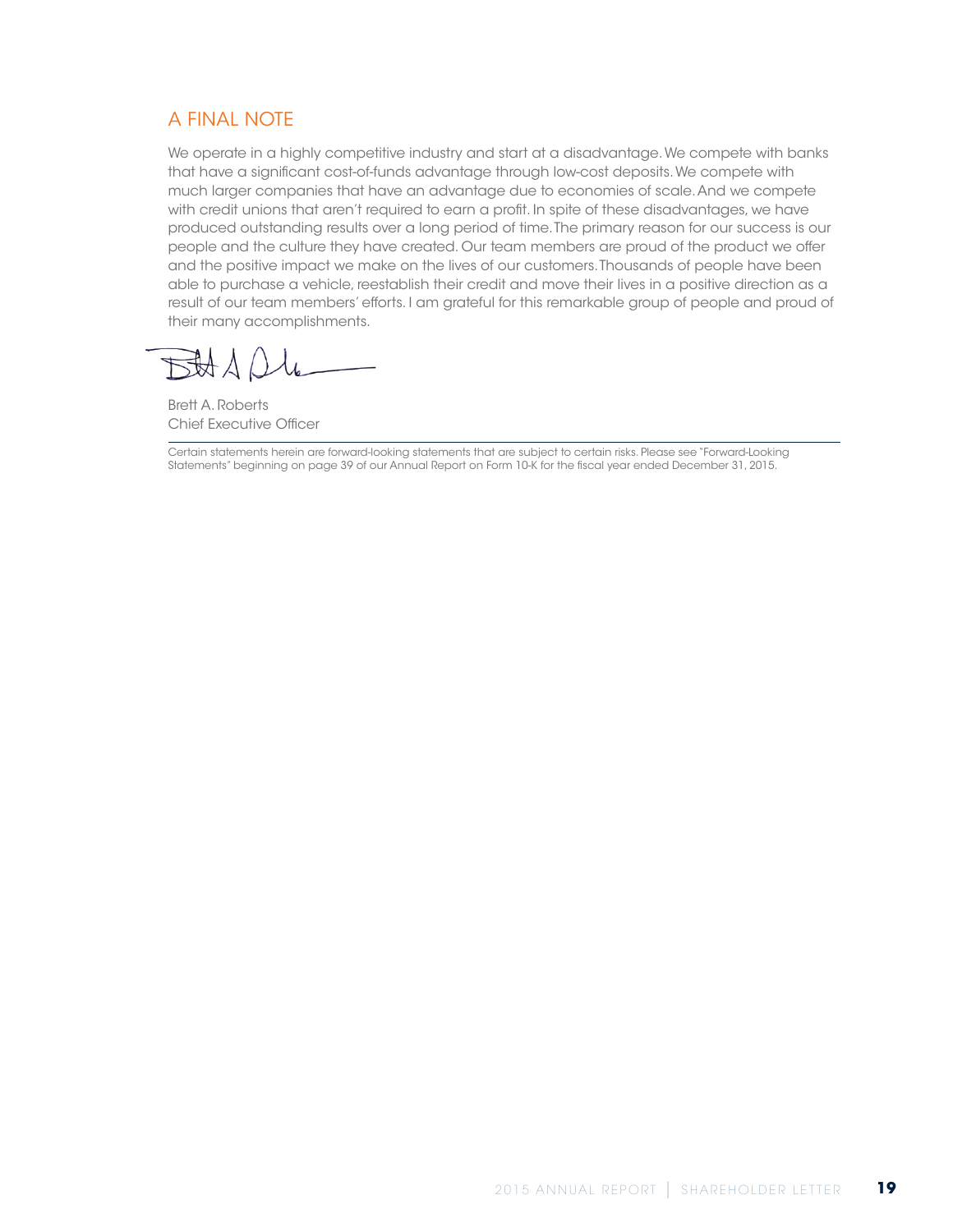### EXHIBIT A

### *RECONCILIATION OF GAAP FINANCIAL RESULTS TO NON-GAAP MEASURES*

(\$ in millions)

|      |    | GAAP net<br>income |                    | <b>Floating yield</b><br>adjustment |                    | Program fee<br>adjustment | Senior notes<br>adjustment     | Adjusted<br>net income <sup>1</sup> |    | Imputed cost<br>of equity | Economic<br>Profit |
|------|----|--------------------|--------------------|-------------------------------------|--------------------|---------------------------|--------------------------------|-------------------------------------|----|---------------------------|--------------------|
| 2001 | \$ | 24.7               | \$                 | 1.2                                 | \$                 | (1.1)                     | \$                             | \$<br>24.8                          | \$ | (29.6)                    | \$<br>(4.8)        |
| 2002 | \$ | 29.8               | \$                 | 2.8                                 | \$                 | (2.2)                     | \$                             | \$<br>30.4                          | \$ | (35.5)                    | \$<br>(5.1)        |
| 2003 | \$ | 24.7               | $\mathsf{\hat{S}}$ | 1.4                                 | \$                 | (2.1)                     | \$                             | \$<br>24.0                          | \$ | (34.7)                    | \$<br>(10.7)       |
| 2004 | \$ | 57.3               | \$                 | (0.1)                               | \$                 | (1.0)                     | \$<br>$\overline{\phantom{0}}$ | \$<br>56.2                          | \$ | (34.4)                    | \$<br>21.8         |
| 2005 | \$ | 72.6               | \$                 | (2.2)                               | \$                 | (2.1)                     | \$                             | \$<br>68.3                          | \$ | (34.5)                    | \$<br>33.8         |
| 2006 | \$ | 58.6               | \$                 | 0.4                                 | \$                 | (2.8)                     | \$                             | \$<br>56.2                          | Ś  | (29.6)                    | \$<br>26.6         |
| 2007 | \$ | 54.9               | \$                 | 3.6                                 | \$                 | 5.0                       | \$                             | \$<br>63.5                          | \$ | (27.3)                    | \$<br>36.2         |
| 2008 | \$ | 67.2               | \$                 | 13.1                                | \$                 | 2.0                       | \$                             | \$<br>82.3                          | Ś  | (35.7)                    | \$<br>46.6         |
| 2009 | \$ | 146.3              | \$                 | (19.6)                              | \$                 | 0.8                       | \$                             | \$<br>127.5                         | \$ | (46.0)                    | \$<br>81.5         |
| 2010 | \$ | 170.1              | \$                 | 0.5                                 | \$                 | 0.3                       | \$<br>-                        | \$<br>170.9                         | \$ | (47.8)                    | \$<br>123.1        |
| 2011 | \$ | 188.0              | \$                 | 7.1                                 | $\mathsf{\hat{S}}$ | 0.3                       | \$<br>$\overline{\phantom{0}}$ | \$<br>195.4                         | Ś  | (51.1)                    | \$<br>144.3        |
| 2012 | \$ | 219.7              | \$                 |                                     | \$                 |                           | \$                             | \$<br>219.7                         | \$ | (56.7)                    | \$<br>163.0        |
| 2013 | \$ | 253.1              | \$                 | (2.5)                               | \$                 |                           | \$                             | \$<br>250.6                         | \$ | (75.2)                    | \$<br>175.4        |
| 2014 | \$ | 266.2              | \$                 | (6.0)                               | \$                 |                           | \$<br>12.5                     | \$<br>272.7                         | \$ | (87.8)                    | \$<br>184.9        |
| 2015 | Ś  | 299.7              | \$                 | 12.9                                | \$                 |                           | \$<br>(2.0)                    | \$<br>310.6                         | Ś  | (92.9)                    | \$<br>217.7        |

<sup>1</sup> The adjusted net income results differ slightly from those published in the Company's year-end earnings releases. That is because the earnings release figures include additional adjustments related to taxes, non-recurring expenses and discontinued operations. Those additional adjustments have been excluded from this table for simplicity.

(\$ in millions)

|      | <b>GAAP</b> average<br>capital invested <sup>2</sup> | <b>Floating yield</b><br>adjustment |      |                    | Program fee<br>adjustment | Senior notes<br>adjustment |       | Adjusted average<br>capital invested |         |
|------|------------------------------------------------------|-------------------------------------|------|--------------------|---------------------------|----------------------------|-------|--------------------------------------|---------|
| 2001 | \$<br>466.8                                          | \$                                  | 3.4  | $\mathsf{\hat{S}}$ | (0.3)                     | \$                         |       | \$                                   | 469.9   |
| 2002 | \$<br>457.6                                          | \$                                  | 5.8  | \$                 | (1.4)                     | \$                         |       | \$                                   | 462.0   |
| 2003 | \$<br>432.0                                          | \$                                  | 7.9  | $\mathsf{\hat{S}}$ | (2.4)                     | \$                         |       | \$                                   | 437.5   |
| 2004 | \$<br>478.3                                          | \$                                  | 8.7  | \$                 | (3.3)                     | \$                         |       | \$                                   | 483.7   |
| 2005 | \$<br>520.4                                          | \$                                  | 7.5  | $\mathsf{\hat{S}}$ | (4.5)                     | \$                         |       | \$                                   | 523.4   |
| 2006 | \$<br>550.0                                          | \$                                  | 5.5  | \$                 | (7.0)                     | \$                         |       | \$                                   | 548.5   |
| 2007 | \$<br>707.8                                          | $\mathsf{\hat{S}}$                  | 8.2  | $\mathsf{\hat{S}}$ | (5.9)                     | \$                         |       | \$                                   | 710.1   |
| 2008 | \$<br>963.6                                          | \$                                  | 13.8 | \$                 | (2.4)                     | \$                         |       | \$                                   | 975.0   |
| 2009 | \$<br>986.5                                          | $\mathsf{\hat{S}}$                  | 13.2 | $\mathsf{\hat{S}}$ | (1.0)                     | \$                         |       | \$                                   | 998.7   |
| 2010 | \$<br>1,069.5                                        | \$                                  | 5.2  | \$                 | (0.5)                     | \$                         |       | \$                                   | 1,074.2 |
| 2011 | \$<br>1,362.0                                        | \$                                  | 9.4  | $\mathsf{\hat{S}}$ | (0.3)                     | \$                         |       | $\mathsf{S}$                         | 1,371.1 |
| 2012 | \$<br>1.731.7                                        | \$                                  | 11.1 | \$                 |                           | \$                         |       | \$                                   | 1,742.8 |
| 2013 | \$<br>2,039.3                                        | \$                                  | 9.9  | $\mathsf{\hat{S}}$ |                           | \$                         |       | \$                                   | 2,049.2 |
| 2014 | \$<br>2,338.4                                        | \$                                  | 6.7  | \$                 |                           | \$                         | (7.0) | \$                                   | 2,338.1 |
| 2015 | \$<br>2,810.2                                        | \$                                  | 7.0  | \$                 |                           | \$                         | 14.7  | \$                                   | 2,831.9 |

<sup>2</sup> Average capital invested is defined as average debt plus average shareholders' equity.